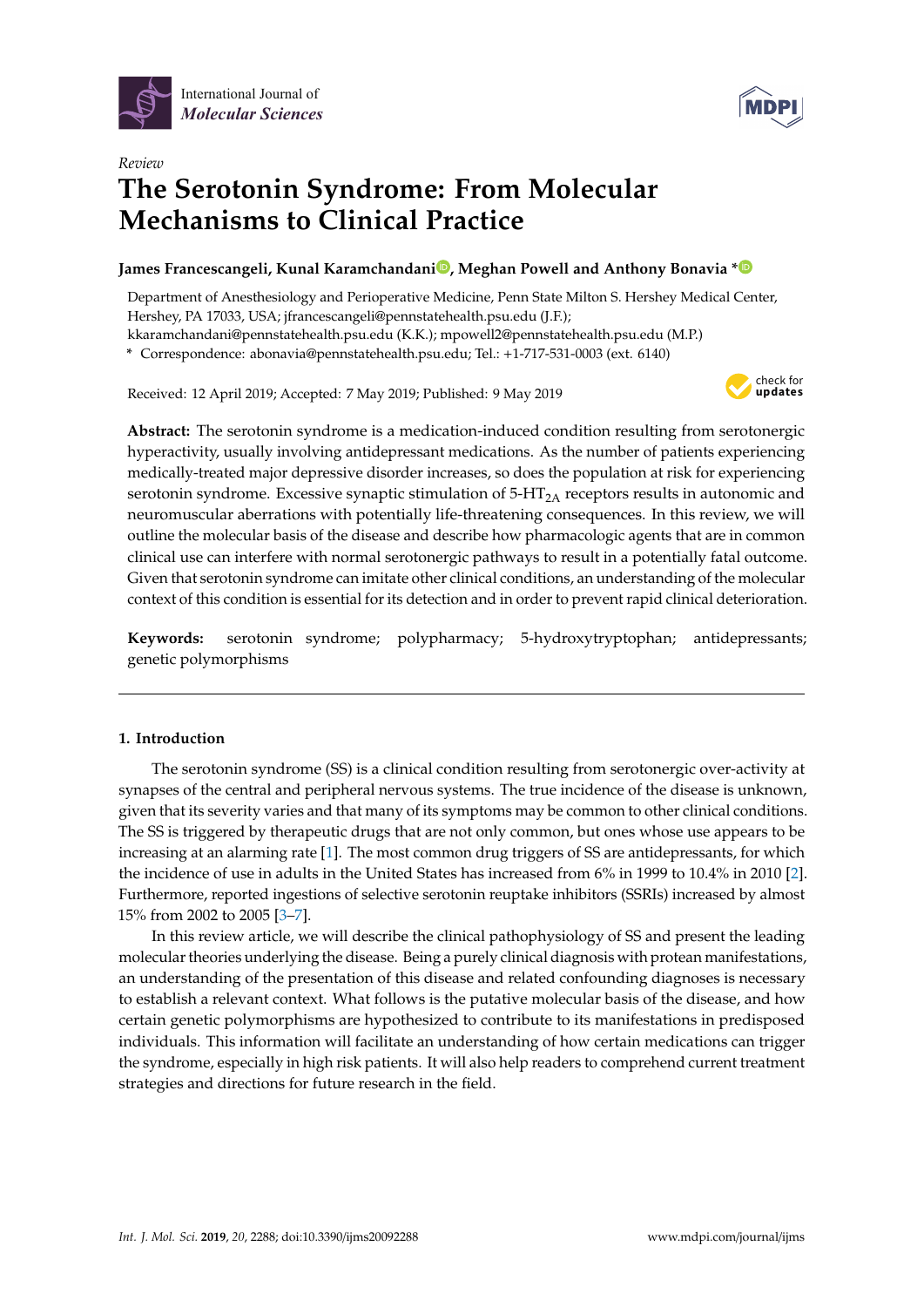#### **2. Clinical Context**

#### *2.1. Definition and Epidemiology*

The diagnostic basis of SS includes the triad of altered mental status, autonomic hyperactivity, and neuromuscular abnormalities [\[8,](#page-12-4)[9\]](#page-12-5) in patients exposed to any medication which increases the activation of serotonin (5-hydroxytryptamine; 5-HT) receptors in the body [\[10\]](#page-12-6). These medications include SSRIs, monoamine oxidase inhibitors (MAOI), opioid analgesics, antiemetics, illicit drugs, and others [\[10\]](#page-12-6). The widespread use of these medications puts a large portion of the population at risk for developing this disease, especially if used in combination [\[11\]](#page-12-7). A retrospective cohort study reviewing Veterans Health Administration records from 2009–2013 showed a disease incidence of 0.23% in patients exposed to serotonergic medications (0.07% overall) [\[12\]](#page-13-0). This same study also reported a 0.09% incidence of SS in commercially insured patients exposed to serotonergic medications in 2013 (0.03% overall) [\[12\]](#page-13-0). The median cost per inpatient hospital stay associated with SS was \$10,792 for commercially insured patients and \$8765 for Veterans Health Administration patients [\[12\]](#page-13-0). No associated mortality data was reported [\[10](#page-12-6)[,12\]](#page-13-0). There are no reports identifying specific patient risk factors that are associated with the development of SS outside of the genetic polymorphisms that will be described in further detail later. However, many of the medications with the potential to cause SS are commonly used in the geriatric population, thus placing these patients at higher risk of developing the disorder.

Since SS varies in presentation, it is likely to be grossly underdiagnosed in clinical practice and, thus, studies into its precise mechanism are very limited [\[13\]](#page-13-1). Much of the relevant research data is derived from animal models and from case descriptions of individuals in whom the disease has been highly suspected.

#### *2.2. Manifestations and Diagnosis*

Several diagnostic algorithms have been proposed since SS was first recognized as a discrete disease entity (Table [1\)](#page-2-0). The main challenges encountered in establishing formal diagnostic criteria are (1) the wide range of symptoms exhibited by patients affected by the disease and (2) the lack of a confirmatory laboratory test. Thus, the diagnosis of SS remains purely clinical at present. The first diagnostic criteria were proposed by Sternbach et al. in 1991, based on a review of 38 published case reports in which patients demonstrated several shared symptoms [\[8\]](#page-12-4). Cases were reported by as many as 12 different investigators, and the most commonly reported symptoms included confusion (*n* = 16), hypomania (*n* = 8), restlessness (*n* = 17), and myoclonus (*n* = 13) [\[8\]](#page-12-4). Sternbach's criteria were based on the inclusion of three or more of the most commonly noted symptoms extracted from the 38 cases. The major weakness of Sternbach's criteria was the inclusion of four separate altered mentation symptoms (confusion/hypomania, agitation, and incoordination), which made it possible to diagnose SS purely based on mental status changes [\[11\]](#page-12-7). Such mental status changes could be commonly observed in many other conditions such as alcohol and drug withdrawal states and anticholinergic delirium [\[3\]](#page-12-2), a limitation which Sternbach fully acknowledged.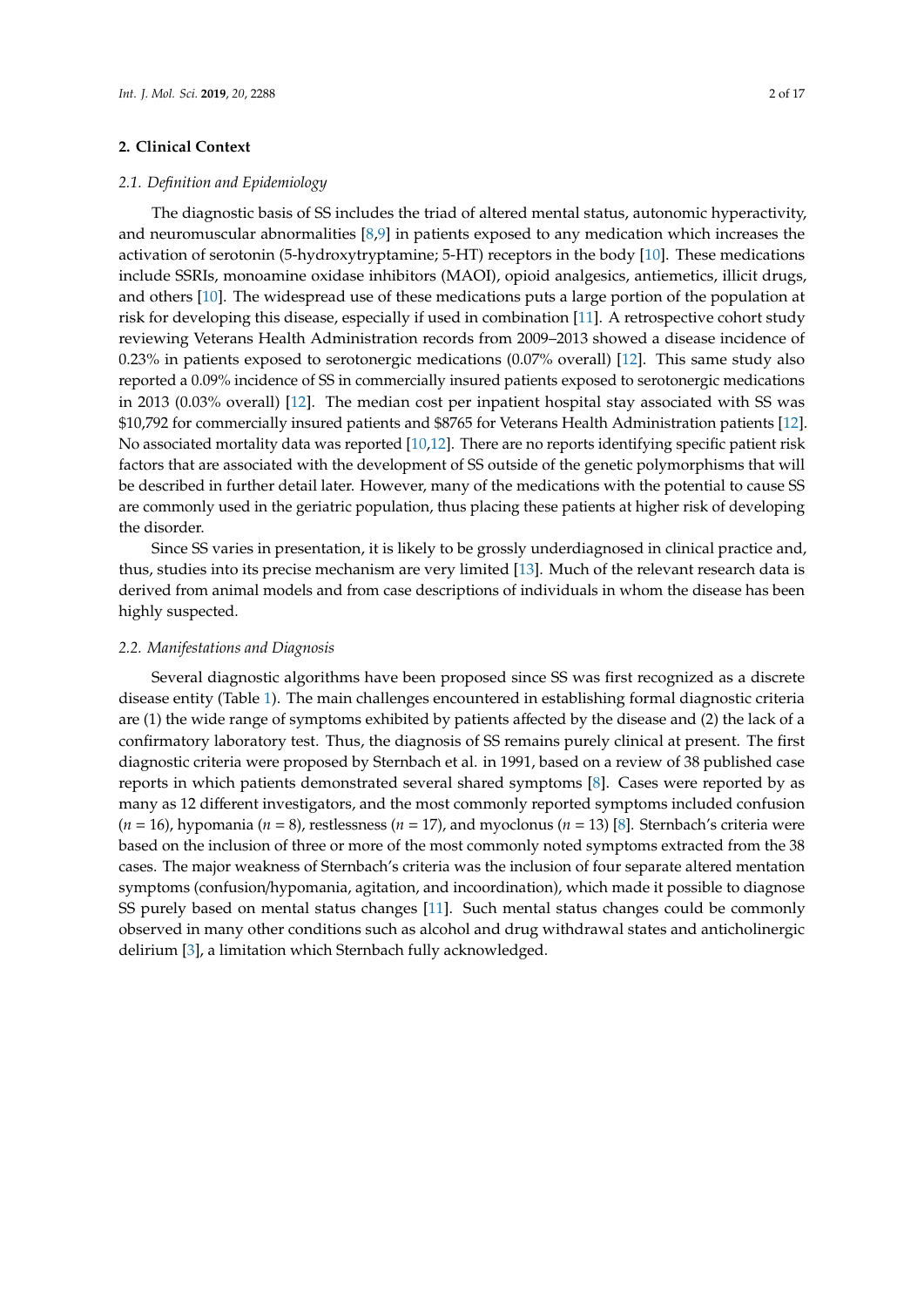<span id="page-2-0"></span>

|                           | Sternbach Criteria                                                                                                                                                             | Radomski Criteria                                                   | Hunter Criteria                                                       |  |
|---------------------------|--------------------------------------------------------------------------------------------------------------------------------------------------------------------------------|---------------------------------------------------------------------|-----------------------------------------------------------------------|--|
| <b>Inclusion Criteria</b> | Presence of serotonergic medication                                                                                                                                            | Presence of serotonergic medication                                 | Presence of serotonergic medication                                   |  |
| <b>Exclusion Criteria</b> | Presence of other possible disease etiologies (e.g., infection, substance abuse,<br>and withdrawal)<br>and/or recent addition (or increase in dose) of neuroleptic medication. | None                                                                | None                                                                  |  |
|                           | At least three of the following signs/symptoms:                                                                                                                                | Either four major, or three major plus<br>two minor signs/symptoms: |                                                                       |  |
|                           |                                                                                                                                                                                | Major:                                                              | Any of the following combinations of<br>primary (1°) ± secondary (2°) |  |
|                           | Mental status changes (confusion, hypomania)                                                                                                                                   | Impaired consciousness                                              | signs/symptoms:                                                       |  |
|                           |                                                                                                                                                                                | Elevated mood                                                       |                                                                       |  |
|                           | Agitation                                                                                                                                                                      | Semicoma/coma                                                       | 1°: Spontaneous clonus alone                                          |  |
|                           |                                                                                                                                                                                | Myoclonus                                                           |                                                                       |  |
|                           | Myoclonus                                                                                                                                                                      | Tremor                                                              | 1°: Inducible clonus AND                                              |  |
|                           |                                                                                                                                                                                | Shivering                                                           |                                                                       |  |
|                           | Hyperreflexia                                                                                                                                                                  | Rigidity                                                            | 2°: Agitation or diaphoresis                                          |  |
| <b>Signs and Symptoms</b> |                                                                                                                                                                                | Hyperreflexia                                                       |                                                                       |  |
|                           | Diaphoresis                                                                                                                                                                    | Fever                                                               | 1°: Ocular clonus AND<br>2°: Agitation or diaphoresis                 |  |
|                           |                                                                                                                                                                                | Sweating                                                            |                                                                       |  |
|                           | Shivering                                                                                                                                                                      | Minor:                                                              |                                                                       |  |
|                           |                                                                                                                                                                                | Restlessness                                                        |                                                                       |  |
|                           | Tremor                                                                                                                                                                         | Insomnia                                                            | 1°: Tremor AND                                                        |  |
|                           |                                                                                                                                                                                | Incoordination                                                      |                                                                       |  |
|                           | Diarrhea                                                                                                                                                                       | Dilated pupils                                                      | 2°: Hyperreflexia                                                     |  |
|                           |                                                                                                                                                                                | Akathisia                                                           |                                                                       |  |
|                           | Incoordination                                                                                                                                                                 | Tachycardia                                                         | 1°: Hypertonicity AND fever (temperature<br>$>38$ °C) AND             |  |
|                           |                                                                                                                                                                                | Tachypnea/Dyspnea                                                   |                                                                       |  |
|                           | Fever                                                                                                                                                                          | Diarrhea                                                            | 2°: Ocular clonus <i>or</i> inducible clonus                          |  |
|                           |                                                                                                                                                                                | Hypertension/hypotension                                            |                                                                       |  |
|                           | $-1.1$<br>$10 - 44$<br>$\mathbf{r}$<br>$\mathbf{r}$                                                                                                                            |                                                                     |                                                                       |  |

**Table 1.** Comparison between the Sternbach, Radomski, and Hunter Criteria for diagnosing serotonin toxicity.

Table adapted from [\[8,](#page-12-0)[11,](#page-12-8)[14\]](#page-13-2).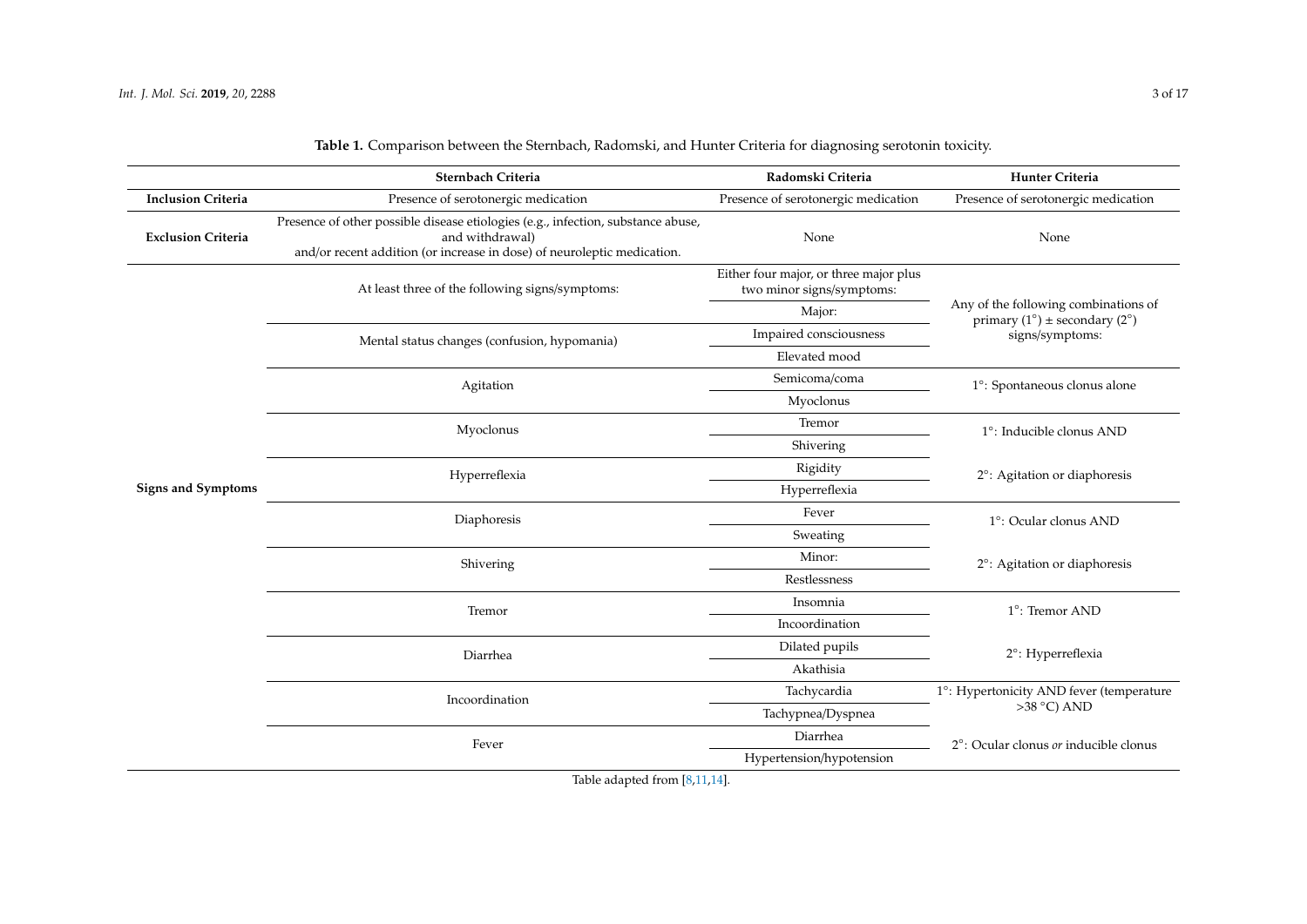Between 1995 and 2000, Radomski and colleagues [\[14\]](#page-13-3) reviewed subsequent cases of suspected SS with the goals of refining Sternbach's diagnostic criteria and outlining the medical management of this disorder. The most recent diagnostic criteria, however, were developed by Dunkley et al. in 2003 [\[11\]](#page-12-7). Dunkley's criteria were formed through the use of a toxicology database called the Hunter Area Toxicology Service, which included patients who were known to have overdosed on at least one serotonergic medication. A decision tree was constructed by including symptoms which recurred at a statistically significant frequency in patients with SS that had been diagnosed by a medical toxicologist. This diagnostic algorithm was both more sensitive (84% vs.  $75\%$ ) and more specific (97% vs. 96%) in diagnosing SS than Sternbach's criteria [\[11\]](#page-12-7). The Hunter Serotonin Toxicity Criteria, as they are now known, are generally considered the gold standard for diagnosing this disease [\[10\]](#page-12-6). They consist of the aforementioned triad of altered mental status, neuromuscular excitation and autonomic dysfunction. Symptoms usually occur within one hour of exposure to triggering medications in 30% of patients, and within six hours in  $60\%$  of patients [\[1\]](#page-12-0). Mild cases may present as little more than flu-like symptoms, while severe cases may progress rapidly to cardiovascular collapse and death (Figure [1\)](#page-3-0).

<span id="page-3-0"></span>

Figure 1. Signs and symptoms of the serotonin syndrome occur along a spectrum of severity. symptoms may easily be overlooked, and may manifest as little more than diarrhea and flu-like Mild symptoms may easily be overlooked, and may manifest as little more than diarrhea and flu-like symptoms. Unless the disease is recognized and the causative drugs are discontinued, it can rapidly symptoms. Unless the disease is recognized and the causative drugs are discontinued, it can rapidly progress to muscle rigidity, severe hyperthermia and death. progress to muscle rigidity, severe hyperthermia and death.

# *2.3. Differential Diagnosis 2.3. Di*ff*erential Diagnosis*

Several potentially life-threatening diseases share signs and symptoms similar to those present Several potentially life-threatening diseases share signs and symptoms similar to those present in SS, in SS, making the importance of an accurate and timely diagnosis imperative [\(T](#page-4-0)able 2). These diseases making the importance of an accurate and timely diagnosis imperative (Table 2). These diseases include neuroleptic malignant syndrome, anticholinergic toxicity, malignant hyperthermia [\[10\]](#page-12-6), antidepressant discontinuation syndrome, and alcohol withdrawal. All may result in some degree of autonomic dysregulation (including tachycardia, hypertension, and hyperthermia) and an acutely altered mental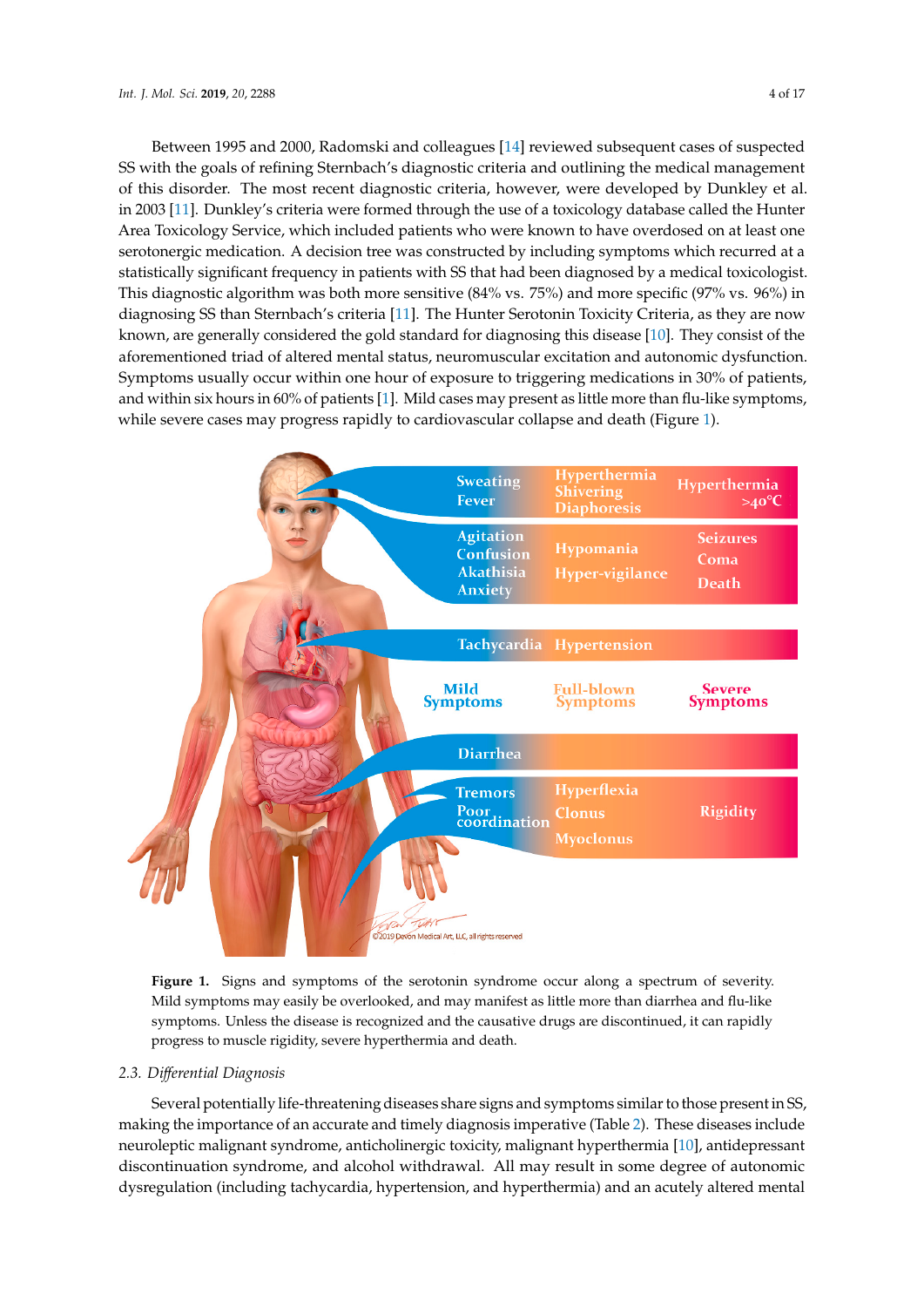status [\[10\]](#page-12-6). The first three of these disorders are most closely related, and their defining clinical features are summarized in Table [2](#page-4-0) [\[10,](#page-12-6)[15\]](#page-13-4). Neuroleptic malignant syndrome is typically associated with the use of antipsychotic medications, such as dopamine antagonists, and presents with signs of muscular rigidity. These signs typically occur several days following exposure to triggering medications, unlike SS which immediately follows medication exposure [\[15\]](#page-13-4). Anticholinergic toxicity, as the name implies, is associated with the use of anticholinergic medications. Typical signs of this disorder include dry, hot skin and absent bowel sounds, contrasting with the diaphoresis and hyperactive bowel sounds that are typical of SS [\[10\]](#page-12-6). Malignant hyperthermia is associated with exposure to volatile anesthetic agents or to the depolarizing neuromuscular blocker, succinylcholine. The result is severe muscle rigidity and hyporeflexia [\[15\]](#page-13-4).

Like alcohol withdrawal, benzodiazepine or barbiturate withdrawal can cause a hyperactive state which may be mistaken for SS. Alcohol, benzodiazepines, and barbiturates are central nervous system depressants, and their abrupt discontinuation in dependent patients may trigger a potentially life-threatening reaction. Alcohol withdrawal typically ranges in severity from disorientation and tremulousness to 'delirium tremens', which occurs within 48–72 h of the last alcoholic exposure and may be deadly. Delirium tremens, as the name implies, is characterized by disorientation and global confusion, hallucinations, and sometimes seizures [\[16\]](#page-13-5). Autonomic disturbances such as tachycardia and hypertension are common in severe cases although, unlike SS, hyperthermia is not [\[16\]](#page-13-5). The timing of benzodiazepine or barbiturate withdrawal varies depending on the medication half-life, and longer-acting medications are less likely to cause withdrawal symptoms [\[16\]](#page-13-5). Anxiety is common following benzodiazepine or barbiturate withdrawal, although hyperthermia and neuromuscular abnormalities (e.g., clonus and hyperreflexia) are not.

Withdrawal from antidepressant medications may also be mistaken for SS. Antidepressant withdrawal syndrome is typically associated with second-generation antidepressants [\[17\]](#page-13-6), although it can also occur with SSRIs and tricyclic antidepressants (TCAs) [\[18\]](#page-13-7). It usually begins within three days of stopping the offending medication, and symptoms are usually mild and resolve spontaneously within one to two weeks [\[19\]](#page-13-8). Antidepressant withdrawal syndrome can cause a spectrum of signs and symptoms including neuromuscular abnormalities such as akathisia, myoclonic jerks, and tremor, as well as altered mental status, psychosis, and mood disturbances. However, it is not typically associated with hyperthermia or with autonomic disturbances such as tachycardia [\[18\]](#page-13-7).

<span id="page-4-0"></span>

| <b>Disease</b>                    | <b>Medication Exposure</b>                 | <b>Shared Clinical</b><br>Features | Distinguishing Clinical<br><b>Features</b>                    |
|-----------------------------------|--------------------------------------------|------------------------------------|---------------------------------------------------------------|
| Serotonin Syndrome                | Serotonergic medications                   | Hypertension                       | Clonus, hyperreflexia<br>Hyperactive bowel sounds             |
| Neuroleptic Malignant<br>Syndrome | Dopamine antagonists                       | Tachycardia                        | No clonus or hyperreflexia<br>Bradykinesia                    |
| Anticholinergic Toxicity          | Acetylcholine antagonist                   | Hyperthermia                       | No clonus or hyperreflexia<br>Dry skin<br>Absent bowel sounds |
| Malignant Hyperthermia            | Halogenated anesthetics<br>Succinylcholine | Altered mental Status              | No clonus or hyperreflexia<br>Extreme muscular rigidity       |
| $\blacksquare$                    |                                            |                                    |                                                               |

| Table 2. Differential clinical diagnosis for serotonin syndrome. |  |  |  |
|------------------------------------------------------------------|--|--|--|
|                                                                  |  |  |  |

Table adapted from [\[10,](#page-12-6)[20\]](#page-13-9).

## **3. The Molecular Basis for the Serotonin Syndrome**

#### *3.1. Animal Models*

The exact pathophysiologic mechanism for SS has been difficult to elucidate, partially due to the multitude of known serotonin receptors classes and subtypes [\[21\]](#page-13-10). Although serotonin is the primary ligand for all of these receptors, only the stimulation of certain receptor subtypes leads to SS [\[21](#page-13-10)[–23\]](#page-13-11). There is a dearth of research on the pathology of serotonin toxicity in humans, necessitating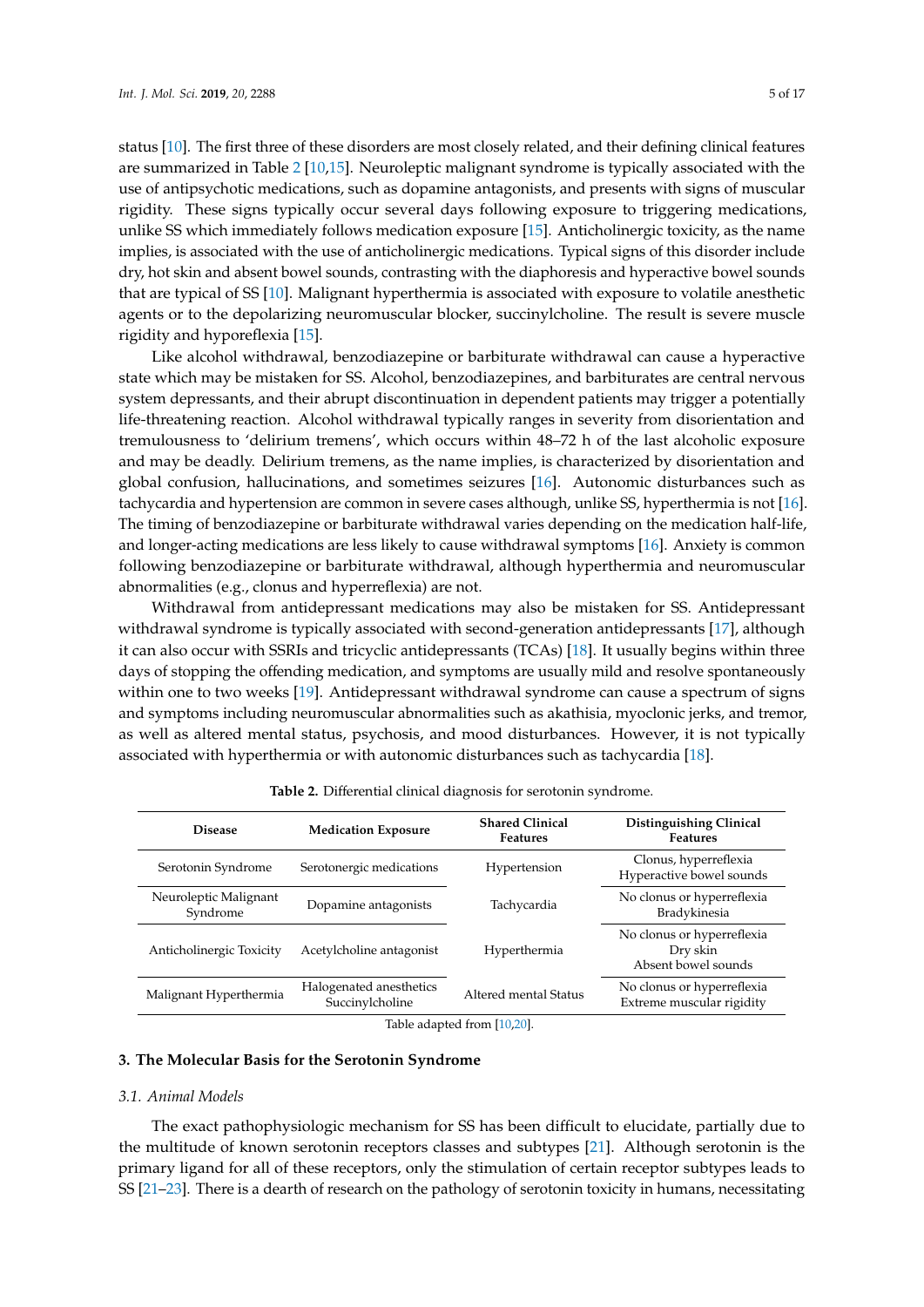data collection from experimental animal models. Haberzettl et al. analyzed 109 publications in which rodent behavioral and autonomic responses were altered by the administration of serotonin agonists or serotonin-enhancing drugs [\[24\]](#page-13-12). Further, they identified "traditional behavioral responses," a distinct set of rodent responses that are consistently observed following the administration of these medications and, thus, believed to be the rodent equivalent of SS in humans. These include, amongst others, forepaw treading, hindlimb abduction, head weaving, head twitching, back muscle contraction, and hyperthermia [\[8,](#page-12-4)[22,](#page-13-13)[24](#page-13-12)[,25\]](#page-13-14). Haberzettl used these behaviors to assess the utility of standardized animal models of SS for the study of this disease in humans.

While the relevance of these rodent models remains questionable, animal models have, nonetheless, provided valuable insights into the importance of 5-HT receptors and the 5-HT transporter in the pathophysiology of SS. Until recently, SS was believed to be primarily a disease involving  $5HT<sub>1A</sub>$ receptors [\[26\]](#page-13-15), since the most prominent effects in the rodent serotonin behavioral syndrome appeared to be mediated by postsynaptic  $5-HT_{1A}$  receptors [\[27–](#page-13-16)[31\]](#page-13-17). Subsequent animal studies involving hyperthermia and muscle excitation have shed some more light on the potential pathophysiology of SS in humans. In these experiments, rats exposed to various serotonin receptor subtype-selective antagonists demonstrated hyperthermia that was significantly associated with  $5-HT<sub>2</sub>A$  receptor stimulation [\[32\]](#page-13-18). Additionally, hyperthermia was prevented when rats exposed to a serotonin precursor and MAOI was introduced to the  $5-\text{HT}_{2A}$  receptor antagonist ritanserin [\[33\]](#page-13-19). Conversely, when the 5-HT<sub>1A</sub> receptor was directly stimulated, rats develop hypothermia [\[28](#page-13-20)[,34\]](#page-13-21). Although 5-HT<sub>2A</sub> stimulation would appear to be the cause of hyperthermia in SS, this is likely an over-simplification. Rat models of SS also show increased levels of norepinephrine, dopamine and glutamate within the hypothalamus [\[35,](#page-13-22)[36\]](#page-14-0), as well as elevated dopamine and norepinephrine levels in the frontal cortex of rats exposed to 5-HT<sub>2A</sub> agonists [\[37\]](#page-14-1). The N-methyl-D-aspartate (NMDA) antagonist memantine, as well as positive allosteric modulators at  $GABA_A$ , diazepam, and chlormethiazole, have all been found to be effective at decreasing the hyperthermic response in SS model rats. This suggests that, at least in rats, GABA and NMDA receptors are also involved in the pathogenesis of SS [\[33](#page-13-19)[,38\]](#page-14-2).

#### *3.2. Molecular Pathways*

An understanding of the putative mechanisms of SS necessitates a basic understanding of serotonin synthesis and clearance. 5-hydroxytryptamine is produced in enterochromaffin cells of the gastrointestinal tract as well as in the midline raphe nuclei of the brainstem. The serotonin produced in enterochromaffin cells is responsible for most of the neurohormone present in the blood, and of the approximately 10 mg of serotonin present in the human body, 4–8 mg is found in enterochromaffin cells located in the gastric and intestinal mucosa [\[26\]](#page-13-15). The remainder is found in the central nervous system and in platelets (where it is taken up and stored alone, since platelets do not synthesize serotonin) [\[26\]](#page-13-15). The serotonin produced in the gastrointestinal tract stimulates physiologic functions as diverse as vasoconstriction, uterine contraction, bronchoconstriction, gastrointestinal motility, and platelet aggregation. In contrast, centrally-released serotonin inhibits excitatory neurotransmission and modulates wakefulness, attention, affective behavior (anxiety and depression), sexual behavior, appetite, thermoregulation, motor tone, migraine, emesis, nociception, and aggression [\[10,](#page-12-6)[39\]](#page-14-3). The signs and symptoms associated with SS include a conglomeration of effects produced by overzealous activation of central and peripheral serotonin receptors.

#### 3.2.1. Synthesis and Release

5-hydroxytryptamine is synthesized from the essential amino acid L-tryptophan, supplied by dietary protein (Figure [2\)](#page-6-0). In the brain, other neutral amino acids, such as phenylalanine, leucine, and methionine, are transported by the same carrier as L-tryptophan [\[40\]](#page-14-4). Hence, the entry of tryptophan into brain is related not only to its concentration in blood, but also to its concentration relative to that of these other amino acids [\[40\]](#page-14-4). While increased dietary intake of L-tryptophan can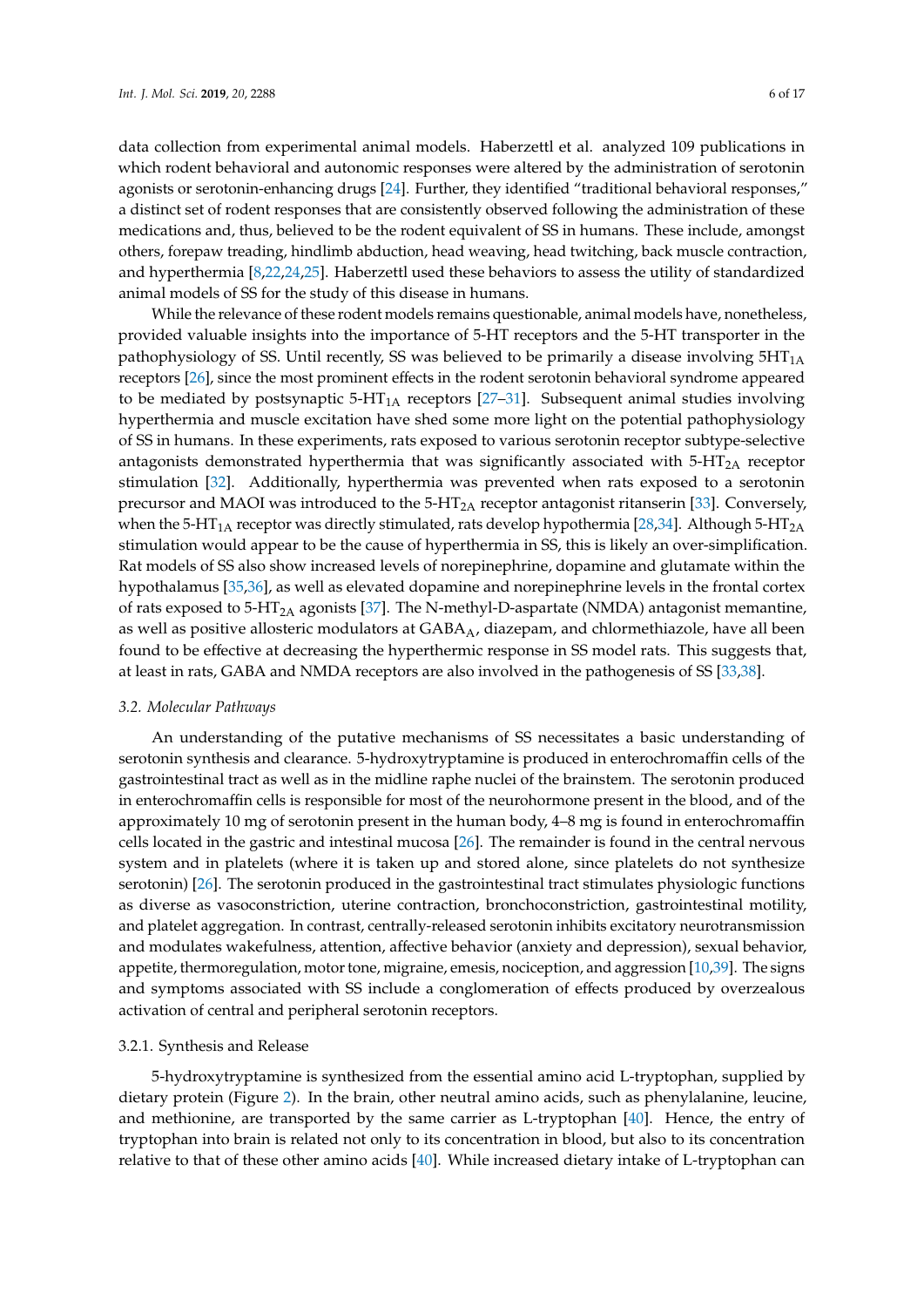

<span id="page-6-0"></span>

**Figure 2.** At normal serotonergic neurons, the concentration of serotonin at a synapse is determined **Figure 2.** At normal serotonergic neurons, the concentration of serotonin at a synapse is determined by several processes, including synthesis, controlled release from the presynaptic neuron, reuptake, by several processes, including synthesis, controlled release from the presynaptic neuron, reuptake, and metabolism. 5-HTP = 5-hydroxytryptophan; 5-HT = 5-hydroxytryptamine (serotonin); VMAT = and metabolism. 5-HTP = 5-hydroxytryptophan; 5-HT = 5-hydroxytryptamine (serotonin); VMAT = vesicular monoamine transporter; SERT = serotonin reuptake transporter; 5-HIAA = 5-hydroxy indole vesicular monoamine transporter; SERT = serotonin reuptake transporter; 5-HIAA = 5-hydroxy indole acetic acid. Asterisk denotes the rate-limiting step in serotonin synthesis. acetic acid. Asterisk denotes the rate-limiting step in serotonin synthesis.

The first, and rate-limiting, step in serotonin synthesis involves the conversion of L-tryptophan The first, and rate-limiting, step in serotonin synthesis involves the conversion of L-tryptophan to 5-hydroxytryptophan (5-HTP) by the enzyme tryptophan hydroxylase. Inhibition of this reaction to 5-hydroxytryptophan (5-HTP) by the enzyme tryptophan hydroxylase. Inhibition of this reaction results in a marked depletion of serotonin. 5-HTP is then converted to serotonin by the enzyme results in a marked depletion of serotonin. 5-HTP is then converted to serotonin by the enzyme aromatic L-amino acid decarboxylase  $[10,42,43]$ . Once serotonin is synthesized, it is packaged into a  $[10,42,43]$ . Once serotonin is spath of a latter and into a  $[10,42,43]$ . aromatic L-amino acid decarboxylase [\[10,](#page-12-6)[42,](#page-14-6)[43\]](#page-14-7). Once serotonin is synthesized, it is packaged into<br>
an *t* and t means of the contract of the contract of the contract of the contract of the contract of the contract of the vesicles via a vesicular monoamine transporter (VMAT). Storage of serotonin in vesicles requires its active molecular transport from the cytoplasm by using energy stored in the electrochemical gradient generated by a vesicular H<sup>+</sup>-ATPase. Thus, uptake of serotonin is coupled to efflux of hydrogen cations. In the central nervous system, these vesicles then release serotonin into the synaptic cleft, most likely through calcium-dependent exocytosis [\[42,](#page-14-6)[44\]](#page-14-8). The rate of serotonin release is dependent on the firing rate of serotonergic neurons.

# 3.2.2. Termination of Effects: Reuptake and Metabolism  $\overline{\phantom{a}}$

The synaptic effects of serotonin are terminated by molecular reuptake and metabolism [\[42\]](#page-14-6). Reuptake occurs via the serotonin reuptake transporter (SERT) that is located along the axon of presynaptic serotonergic neurons. Reuptake by the SERT controls the amount of serotonin in the synaptic cleft. It is an energy- and temperature-dependent process and it can be inhibited by drugs such as SSRIs, serotonin noradrenaline reuptake inhibitors (SNRIs), and inhibitors of sodium–potassium ATPase activity [\[44\]](#page-14-8). Inhibition of serotonin reuptake leads to accumulation of this molecule within the synaptic cleft, thereby potentially overstimulating its molecular receptors.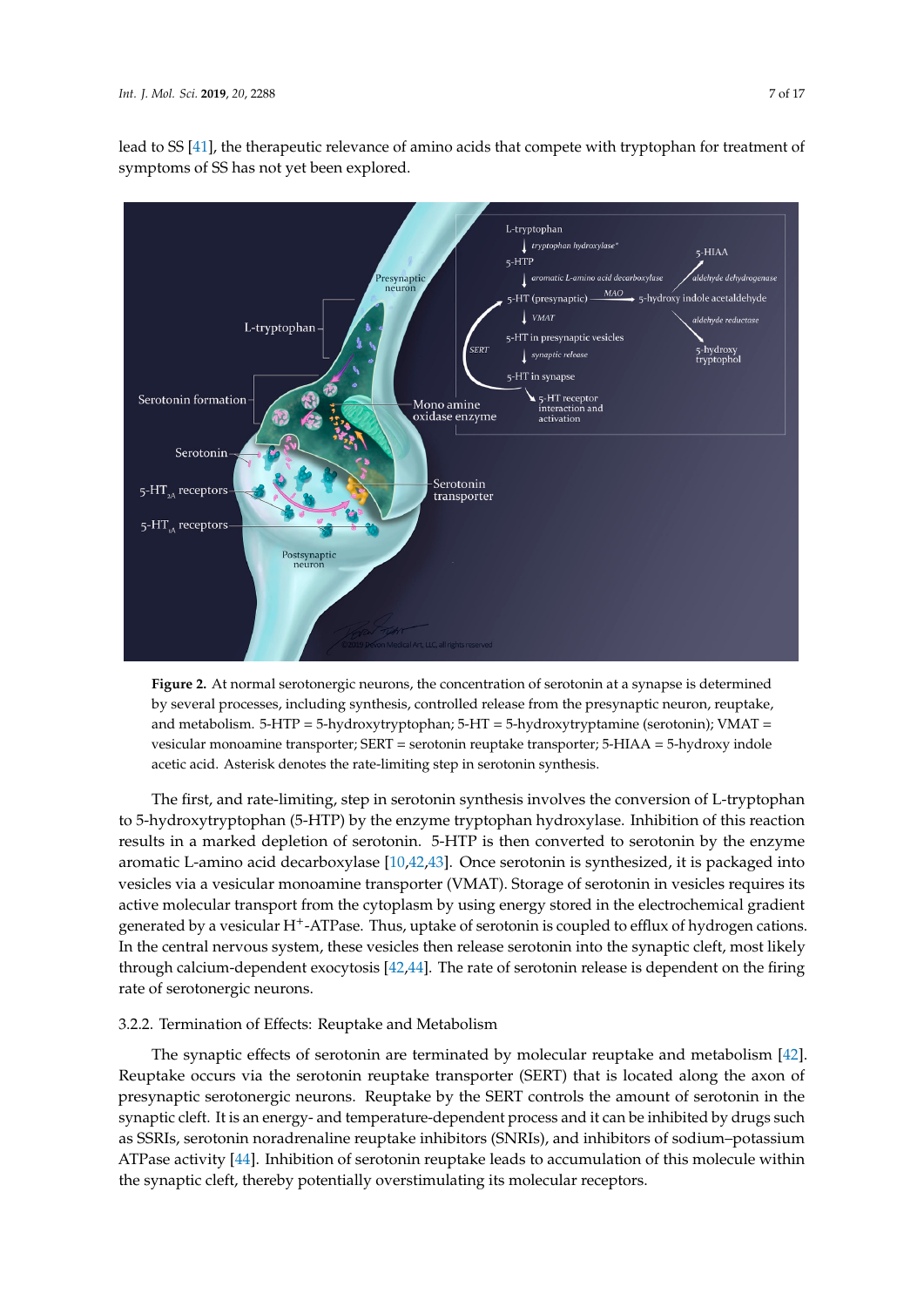There is significant structural homology amongst molecular transporters of serotonin, norepinephrine and dopamine. Furthermore, different drugs exhibit selective but incomplete inhibition of each transporter protein. For example, secondary amine TCAs, such as desipramine, are 25- to 150-fold more potent at inhibiting transport of norepinephrine than serotonin, while SSRIs are 15 to 75 times more potent at inhibiting the uptake of serotonin than the uptake of norepinephrine [\[40\]](#page-14-4). Drugs such as cocaine, on the other hand, are nonselective inhibitors of all three transporters. Inhibition of serotonin reuptake is one of the most common mechanisms by which drugs cause SS. 3,4-Methylenedioxy methamphetamine (MDMA), commonly known as the recreational drug 'ecstasy', and fenfluramine are unique in that they are able to target both VMATs and SERTs [\[44\]](#page-14-8). These drugs directly compete for the VMATs' substrate binding site, and they also act as SERT substrates inhibiting serotonin transport into the cell and facilitating efflux by the SERT [\[44\]](#page-14-8). SERTs are the targets of SSRIs, TCAs, and clomipramine, and long-term exposure to SERT-blocking drugs, such as SSRIs, eventually causes downregulation of the protein transporters [\[44\]](#page-14-8).

The primary pathway for serotonin metabolism is oxidative deamination by the enzyme monoamine oxidase (MAO). MAO converts serotonin to 5-hydroxyindoleacetaldehyde, and this product is further oxidized by a nicotinamide adenine dinucleotide (NAD)-dependent aldehyde dehydrogenase to form 5-hydroxyindoleacetic acid (5-HIAA). The intermediate acetaldehyde can also be reduced by NADH-dependent aldehyde reductase to form the alcohol 5-hydroxytryptophol [\[40\]](#page-14-4). Either oxidation or reduction may take place depending on the concentration ratio of oxidized  $(NAD<sup>+</sup>)$ to reduced (NADH) nicotinamide adenine dinucleotide in the tissue. In the brain, 5-HIAA is the primary metabolite of serotonin.

There are at least two isoenzymes of MAO: MAO-A and MAO-B. The metabolism of serotonin and norepinephrine preferentially occurs by MAO-A [\[44\]](#page-14-8), since MAO-A enzymes are specific for monoamine neurotransmitters and inactivate these molecules by terminal deamination [\[45\]](#page-14-9). The first prescribed MAOI were nonselective and irreversible, but more modern drugs in this class are selective for MAO-A or MAO-B and are reversible [\[46\]](#page-14-10). MAO inhibitors (MAOIs), therefore, can increase the concentration of serotonin and contribute to the development of SS. MAOIs that are irreversible, nonselective, or inhibit MAO-A are strongly associated with severe cases of SS, especially when these agents are used in combination with an SSRI or a serotonin-releasing drug (e.g., meperidine, dextromethorphan, and MDMA) [\[47](#page-14-11)[–51\]](#page-14-12).

#### 3.2.3. Serotonin Receptors Subtypes

Serotonin receptors consist of seven numerically named families,  $5-HT_1$  through  $5-HT_7$ , several of which have multiple members (e.g., 5-HT<sub>1A</sub>, 5-HT<sub>1B</sub>, 5-HT<sub>1C</sub>, 5-HT<sub>1D</sub>, 5-HT<sub>1E</sub>, and 5-HT<sub>1F</sub>) [\[10,](#page-12-6)[42\]](#page-14-6). This classification scheme is based on a combination of the pharmacologic properties of each receptor, their secondary messenger systems, and their amino acid sequence [\[43\]](#page-14-7). 5-HT<sub>1</sub>, 5-HT<sub>2</sub>, 5-HT<sub>4</sub>, 5-HT<sub>6</sub>, and 5-HT<sub>7</sub> are all G-protein coupled receptors, while 5-HT<sub>3</sub> is a ligand-gated receptor [\[44\]](#page-14-8). Regarding secondary messenger systems, the  $5-HT_1$  family inhibits adenylate cyclase while the  $5-HT_2$  family activates phospholipase C. [\[43\]](#page-14-7) Each of the receptor subtypes is present in the central nervous system, while subtypes 1C, 2, 3, and 4 have additionally been identified in the gastrointestinal tract [\[43\]](#page-14-7).

Although no single receptor has been identified as causing the signs and symptoms associated with SS, it appears that 5-HT<sub>2</sub> receptor agonism and, more specifically, 5-HT<sub>2A</sub> agonism plays a significant role in causing the severe symptoms associated with serotonin toxicity  $[20,52]$  $[20,52]$ . 5-HT<sub>2A</sub> is present in the cerebral cortex, gastrointestinal tract, vascular and bronchial smooth muscle, and platelets [\[43\]](#page-14-7), and causes neuroexcitation, bronchoconstriction, platelet aggregation, and smooth muscle contraction. The role of genetic polymorphisms affecting the  $5-HT<sub>2A</sub>$  receptor is the focus of current research in neuropsychiatric disorders [\[20](#page-13-9)[,53\]](#page-14-14). It may also shed light on molecular basis of SS, and will be discussed in more detail later.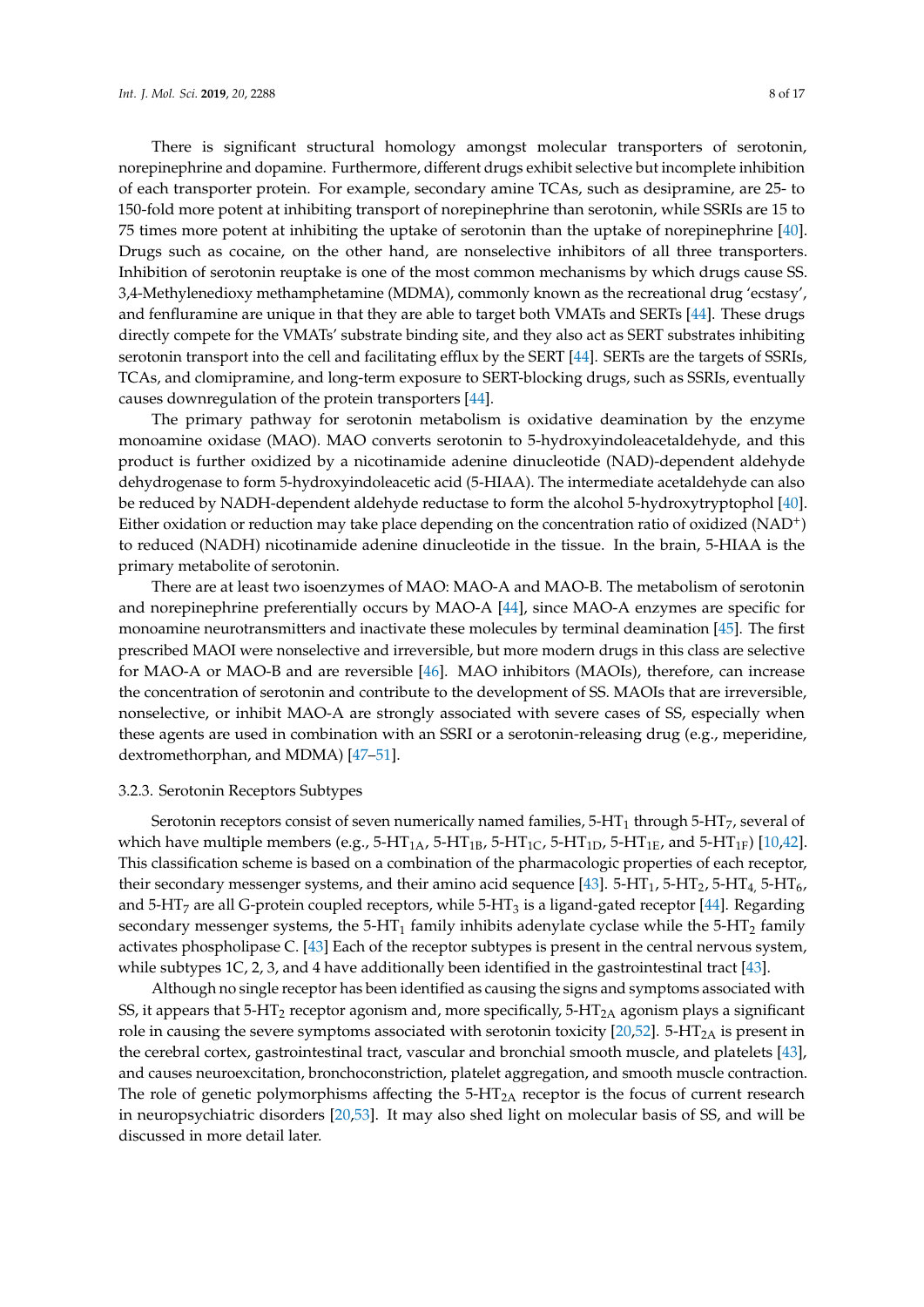#### *3.3. Medications Triggering the Serotonin Syndrome*

Several discrete mechanisms have been hypothesized to explain how drugs cause SS, although it is likely that more than one of these mechanisms may need to be simultaneously triggered in order to result in clinically significant SS. Thus, the most common cause of SS is polypharmacy causing (1) inhibition of serotonin uptake, (2) decreased serotonin metabolism, (3) increased serotonin synthesis, (4) increased serotonin release, and/or (5) activation of serotonergic receptors [\[22\]](#page-13-13). Given the centrality of serotonin excess in precipitating the disease, the term 'serotonin toxicity' has been advocated by some in lieu of 'serotonin syndrome,' in order to more accurately describe the disease pathophysiology [\[52\]](#page-14-13). Table [3](#page-8-0) provides a summary of the drugs that have been reported to cause serotonin syndrome. The combination of an MAOI with an SSRI, and SNRI or another MAOI is the most dangerous combination and the most likely to result in SS [\[54\]](#page-14-15). The Therapeutic Goods Administration of Australia published a drug safety report in 2009, warning against the risk of life-threatening reactions when MAOIs are combined with SSRIs or phenylpiperidine opioids [\[55\]](#page-14-16).

| <b>Synthesis and Release</b>                             |                                                                                                                                                                                                                                                                                                                                                                                                                                                  |                                                                                                                                          |                                                   |
|----------------------------------------------------------|--------------------------------------------------------------------------------------------------------------------------------------------------------------------------------------------------------------------------------------------------------------------------------------------------------------------------------------------------------------------------------------------------------------------------------------------------|------------------------------------------------------------------------------------------------------------------------------------------|---------------------------------------------------|
| <b>Increase Serotonin</b><br>Synthesis                   | Dietary supplements: L-tryptophan                                                                                                                                                                                                                                                                                                                                                                                                                |                                                                                                                                          |                                                   |
| <b>Increase Serotonin</b><br>Release                     | Psychostimulants: Amphetamines, phentermine, MDMA<br>Antidepressants: mirtazapine<br>Opioids: meperidine, oxycodone, tramadol<br>Cough suppressants: dextromethorphan                                                                                                                                                                                                                                                                            |                                                                                                                                          |                                                   |
| Metabolism                                               |                                                                                                                                                                                                                                                                                                                                                                                                                                                  |                                                                                                                                          |                                                   |
| <b>Inhibit Serotonin</b><br>Uptake                       | Psychostimulants: Amphetamines, MDMA, cocaine<br>Antidepressants: trazodone<br>SNRI: desvenlafaxine, duloxetine, venlafaxine<br>SSRI: citalopram, escitalopram, fluoxetine, fluvoxamine, paroxetine, sertraline<br>TCA: amitriptyline, amoxapine, clomipramine, desipramine, doxepin, imipramine,<br>maprotiline, nortriptyline, protriptyline, trimipramine<br>Opioids: meperidine, methadone, tramadol<br>Cough suppressants: dextromethorphan |                                                                                                                                          |                                                   |
| <b>Inhibit Serotonin</b><br>Metabolism                   | Anxiolytics: buspirone<br>MAOI: furazolidone, isocarboxazid, linezolid, methylene blue, phenelzine,<br>selegiline, tranylcypromine                                                                                                                                                                                                                                                                                                               |                                                                                                                                          |                                                   |
|                                                          | CYP2D6                                                                                                                                                                                                                                                                                                                                                                                                                                           | CYP3A4                                                                                                                                   | <b>CYP2C19</b>                                    |
| <b>Inhibit Cytochrome</b><br>P450 Microsomal<br>Oxidases | Inhibitors: fluoxetine,<br>sertraline<br>Substrates:<br>dextromethorphan,<br>oxycodone, risperidone,<br>tramadol                                                                                                                                                                                                                                                                                                                                 | Inhibitors:<br>ciprofloxacin, ritonavir<br>Substrates: methadone,<br>oxycodone, venlafaxine                                              | Inhibitors: fluconazole<br>Substrates: citalopram |
| <b>Receptor Activation</b>                               |                                                                                                                                                                                                                                                                                                                                                                                                                                                  |                                                                                                                                          |                                                   |
| <b>Activate Serotonin</b><br>Receptors                   |                                                                                                                                                                                                                                                                                                                                                                                                                                                  | Hallucinogen: LSD<br>Anxiolytics: buspirone<br>Antidepressants: trazodone<br>Opioids*: fentanyl, meperidine<br>Mood stabilizers: lithium |                                                   |

<span id="page-8-0"></span>**Table 3.** Drugs associated with development of serotonin syndrome, classified according to their mechanism of action.

\* opioids most likely activate serotonergic receptors through a combination of postsynaptic 5-HT receptor stimulation as well as synergistic µ-opioid and 5-HT receptor presynaptic inhibition of GABA release [\[56\]](#page-14-17). Adapted from [\[57\]](#page-14-18).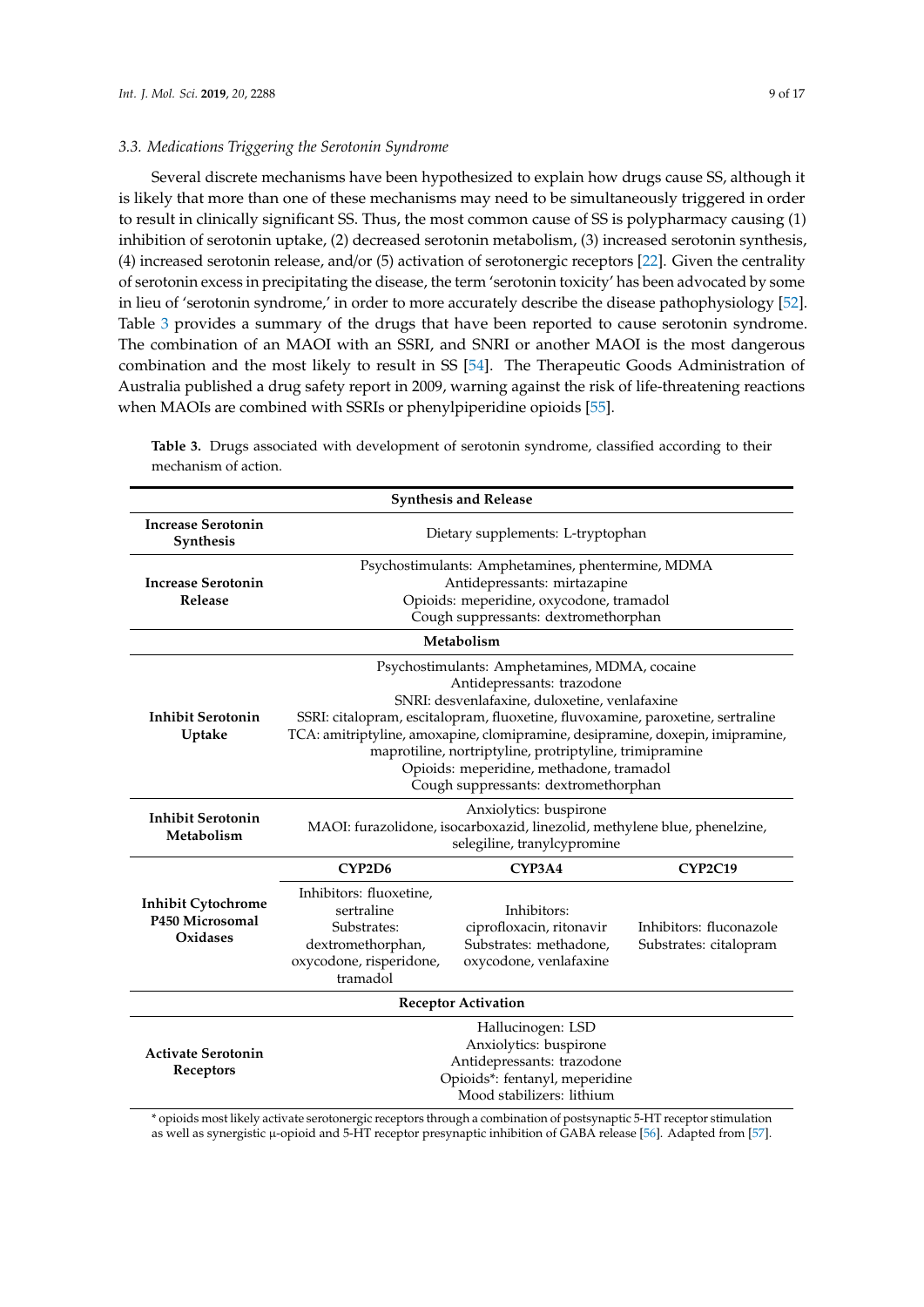Increased production of serotonin (through an overabundance of the precursor molecule L-tryptophan [\[58\]](#page-14-19)) as well as decreased metabolism of serotonin (by the administration of MAOI [\[59\]](#page-14-20)), may each cause receptor overstimulation and SS. The combination of L-tryptophan administration with the use of the MAO-A inhibitor clorgyline has been reported to be sufficient to trigger SS in experimental rats [\[23](#page-13-11)[,33,](#page-13-19)[35,](#page-13-22)[36,](#page-14-0)[38\]](#page-14-2). Serotonin metabolism may also be influenced by alterations in the function of the cytochromes p450 (CYPs). These are enzymatic hemeproteins which generally act as terminal oxidases in electron transfer chains. CYPs are ubiquitous in nature, although in humans they are associated with the inner membranes of endoplasmic reticulum or mitochondria and they account for approximately 75% of drug metabolism [\[60\]](#page-14-21). SSRIs (most notably fluoxetine and paroxetine) and antibiotics, such as ciprofloxacin [\[61\]](#page-14-22) and fluconazole [\[62\]](#page-14-23), strongly inhibit CYPs such as CYP2D6 and CYP3A4 [\[63\]](#page-15-0). These CYPs are responsible for the metabolism of SSRI and other serotonergic drugs such as venlafaxine, citalopram, methadone, tramadol, oxycodone, risperidone, dextromethorphan, and phentermine, resulting in a potentially toxic level of serotonergic drugs as well as a vicious cycle of progressive SSRI accumulation.

Some medications that cause SS act by increasing serotonin concentrations at the synapse without altering the synthesis or metabolism of neurotransmitters. Stimulants such as amphetamines, phentermine, MDMA, and phenanthrene opioids (e.g., morphine, codeine, hydromorphone, buprenorphine, and oxycodone) have been associated with increased localized release of serotonin at presynaptic nerve terminals [\[59,](#page-14-20)[64–](#page-15-1)[66\]](#page-15-2).

Opioid analgesics include some of the most commonly prescribed drugs in the hospital and outpatient settings [\[67\]](#page-15-3). They can cause SS when taken in conjunction with other serotonergic medications (such as MAOIs, SSRIs, SNRIs, and TCAs [\[58\]](#page-14-19)), when taken with serotonin reuptake blockers (such as methadone and tramadol [\[59\]](#page-14-20)) or when administered alone in high doses. Meperidine, tramadol, methadone and other synthetic opioids have been shown to inhibit SERT function in vitro, although fentanyl and phenantrene opioids such as morphine have not [\[56\]](#page-14-17). This implies that opioids have SERT-independent effects in vivo. Seminal animal studies by Tao et al. have provided important insight regarding the opioid-induced modulation of serotonin efflux in the central nervous system [\[68\]](#page-15-4). They demonstrated that different opioid subtypes cause distinct serotonergic effects. Whereas the  $\mu$ and δ-opioid agonists cause a release of serotonin by the dorsal raphe nucleus, they had no effect on serotonin release in the median raphe nucleus or in the nucleus accumbens [\[68\]](#page-15-4). In contrast, κ-opioid agonists produced localized decreases in serotonin in all three regions of the brain. The investigators further discovered that morphine (a predominantly  $\mu$ -opioid agonist) does not directly stimulate serotonergic neurons [\[69\]](#page-15-5). However, it indirectly stimulates serotonin release via activation of opioid receptors on gamma-amino butyric acid (GABA)-ergic and glutamatergic afferent neurons in the dorsal raphe nucleus [\[70\]](#page-15-6).

The increasing use of opioids along with the increase in serotonergic drug prescriptions in the general population [\[71\]](#page-15-7) has dramatically increased the risk of SS. In 2016, the food and drug administration (FDA) issued a drug safety communication concerning the risk of serotonin toxicity with the use of opioids [\[72\]](#page-15-8). Although there is limited clinical data to support this warning, several cases of opioid-associated serotonin toxicity have been reported [\[56,](#page-14-17)[73\]](#page-15-9). In a retrospective analysis of 203 cases of serotonin toxicity registered in the French pharmacovigilance database from 1985 to 2013 [\[74\]](#page-15-10), for example, the association between opioids and either SSRI or MAOI was implicated in over 25% of the cases of SS. Clinical case reports of opioid-induced serotonin toxicity have often come under heavy criticism relating to inconsistent reporting of toxic events, failure to report important positive and negative findings, and the presentation of incomplete or erroneous information on drugs involved, symptoms, and treatments [\[75\]](#page-15-11). Nonetheless, all opioids should be used with caution in patients taking serotonergic drugs.

Lastly, certain medications have serotonin receptor agonist properties and are able to activate serotonin receptors in the absence of endogenous agonist [\[59\]](#page-14-20). Buspirone, an anxiolytic that is in common clinical use, has receptor agonist activity at several serotonin receptors including  $5-HT<sub>1A</sub>$  and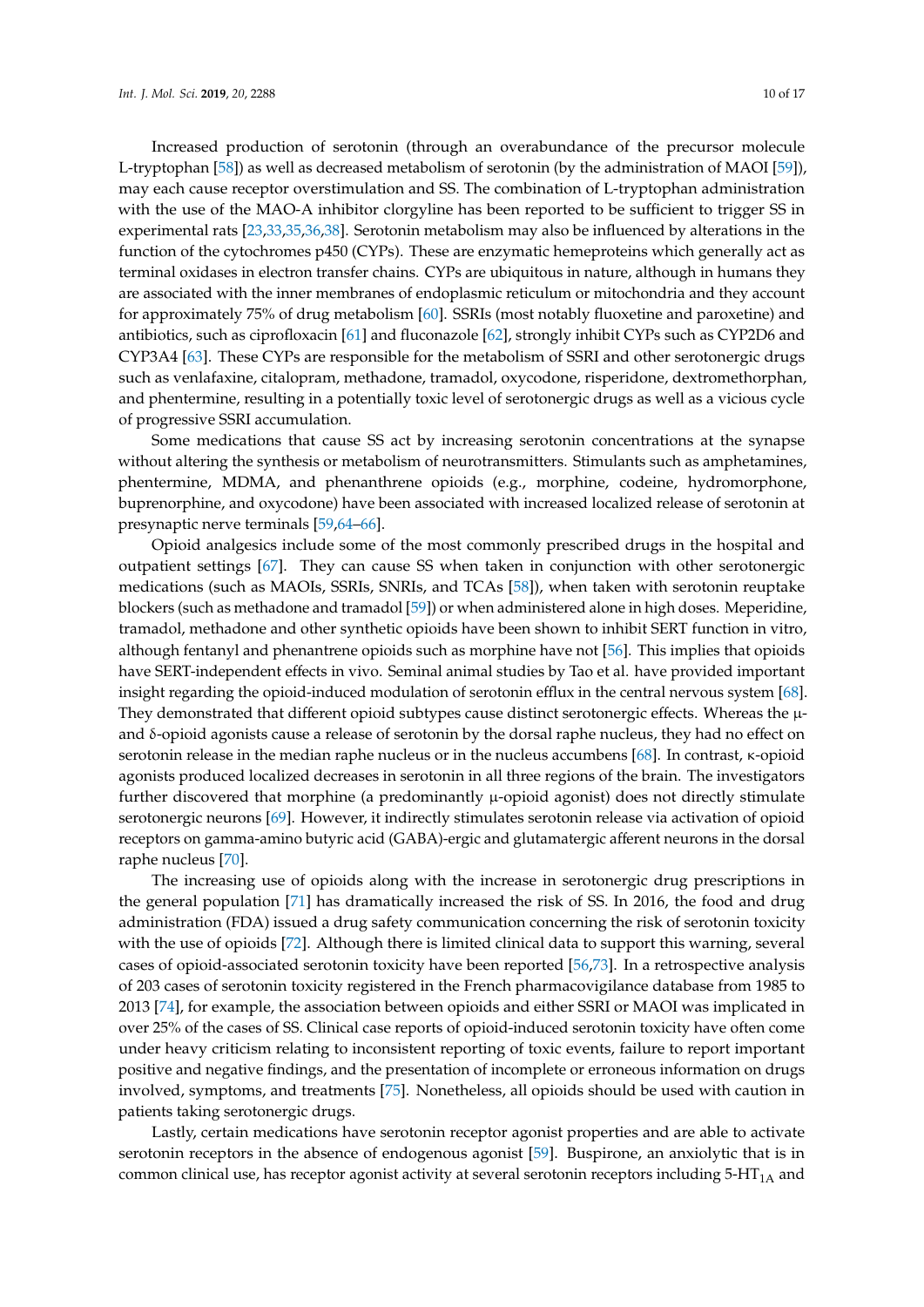$5-\text{HT}_{2A}$  [\[76\]](#page-15-12). The drug of abuse, lysergic acid diethylamide (LSD), has also been proposed to act in similar fashion as it independently binds to  $5-HT_1$  and  $5-HT_2$  receptors [\[59,](#page-14-20)[77\]](#page-15-13). Lithium is used for the treatment of certain psychiatric disorders such as bipolar disorder and increases the sensitivity of the postsynaptic serotonin receptors to serotonin without affecting the concentration of serotonin itself [\[21\]](#page-13-10). While its precise mechanism of action remains unknown [\[21,](#page-13-10)[78\]](#page-15-14), its use has frequently been associated with the development of SS [\[79,](#page-15-15)[80\]](#page-15-16).

#### *3.4. Genetic Polymorphisms*

It appears that certain individuals with known polymorphisms at the T102C site of the  $5-\text{HT}_{2A}$  receptor gene may be predisposed to developing SS [\[20](#page-13-9)[,53\]](#page-14-14). Over the last decade, genetic polymorphisms affecting the  $5-HT_{2A}$  receptor have also been implicated in antidepressant therapy failure and in the pathophysiology of neuropsychiatric disorders, ranging from schizophrenia to affective disorders [\[81\]](#page-15-17). A prospective, double-blind, randomized pharmacogenetic study compared treatment outcomes with the SSRI paroxetine and the non-SSRI antidepressant mirtazapine in patients having different T/C single nucleotide polymorphisms affecting the 5-HT<sub>2A</sub> receptor [\[82\]](#page-15-18). The study found that patients who are homozygous for polymorphisms at the *HTR2A* locus (C/C) are more likely to discontinue paroxetine due to more severe adverse side effects. Incidentally, mirtazapine has a unique mechanism of enhancing serotonergic and noradrenergic pathways in the central nervous system [\[83\]](#page-15-19). It inhibits presynaptic inhibitory receptors on noradrenergic and serotonergic neurons (thus, increasing release of these neurotransmitters in the synaptic cleft). However, since it also blocks 5-HT<sub>2</sub> and 5-HT<sub>3</sub> receptors, only serotonergic transmission via 5-HT<sub>1A</sub> is enhanced [\[84\]](#page-15-20).

Another published case report described a patient taking the MAOI phenelzine, who developed SS without being exposed to other serotonergic agents. He was subsequently found to be a homozygous carrier for T102C allele (i.e., C/C) [\[85\]](#page-15-21). Contrary evidence is presented by Cooper et al., who failed to find a significant increase in clinically significant cases of SS in individuals having polymorphisms at the T102C locus [\[53\]](#page-14-14).

Individual variations in serotonin metabolism by CYPs have also been proposed to contribute to SS susceptibility [\[86](#page-16-0)[–88\]](#page-16-1). One case report describes the development of SS in an individual who was taking the SSRI paroxetine in the absence of other known serotonergic medications [\[87\]](#page-16-2). While paroxetine infrequently causes SS in isolation, this patient was found to have a polymorphism for the CYP2D6 allele, which may have impaired the metabolism of paroxetine and contributed to the development of SS [\[87\]](#page-16-2). A similar case report postulated that altered drug pharmacokinetics may have contributed to SS in a patient taking fluoxetine who was found to have a nonfunctioning CYP2D6 genotype, as well as being heterozygous for an allele of CYP2C19 that results in poor metabolizing ability [\[88\]](#page-16-1).

The contribution of CYP polymorphisms to the development of SS is further complicated when one considers the multitude of pharmacologic CYP inducers and inhibitors in clinical use today. Medications for the treatment of human immunodeficiency virus (HIV) are notorious for altering the intrinsic metabolic rates of CYPs. Indeed, one case describes the development of SS in an HIV-infected patient taking antiretroviral medications which are known inhibitors of CYP2C19 and CYP3A4. In addition to polypharmacy-induced alterations in CYP-driven drug metabolism, this patient was also found to express a poor metabolizer phenotype of CYP2D6 [\[86\]](#page-16-0). Unlike T102C polymorphisms, the CYP2D6 genotype has not yet been shown to alter tolerance to antidepressant medications, although large-scale studies are needed to establish the risk conferred by CYP polymorphisms on the development of SS [\[83\]](#page-15-19).

As described above, SERT proteins are critical to the termination of synaptic serotonergic activity. Animal studies have suggested that genetic differences in the SERT gene may also partially explain the susceptibility of certain individuals to develop SS [\[83](#page-15-19)[,89\]](#page-16-3). Fox et al. showed that SERT knockout mice (SERT<sup>-/-</sup>) exhibited increased susceptibility to SS-like behavior when given serotonergic drugs. Some of these mice even displayed SS-like behavior without administration of 5-HTP. This was also true in mice heterozygous for the gene (SERT<sup>+/-</sup>). However, in wild type mice (SERT<sup>+/+</sup>), administration of both 5-HTP and MAO-A-selective inhibitor was needed to induce SS-like behavior. Furthermore,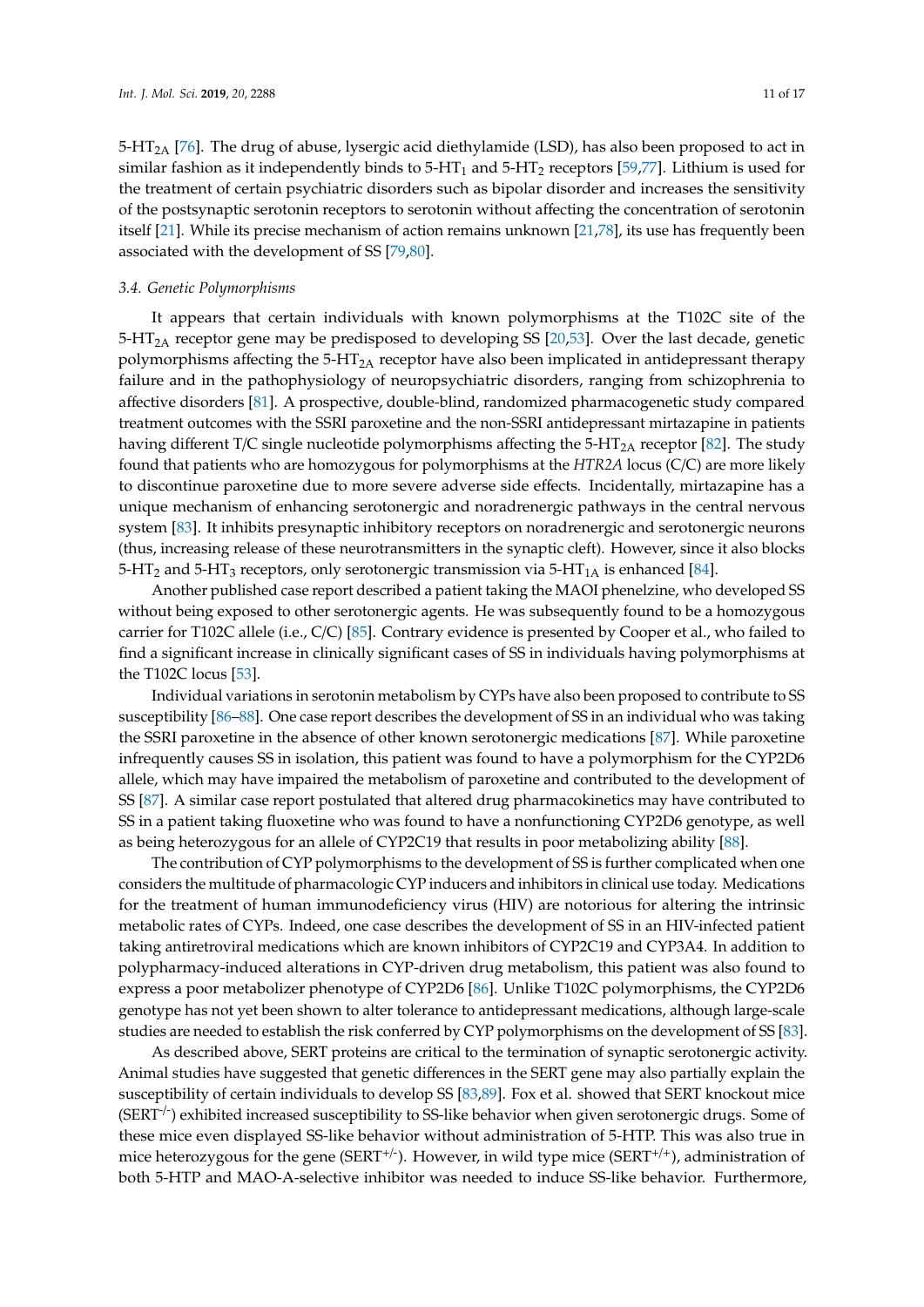knockout and heterozygous mice expressed significantly less presynaptic inhibitory Htr1a autoreceptors. These receptors direct a negative feedback mechanism, so that their activation by serotonin decreases serotonin synthesis and, conversely, fewer inhibitory receptors lead to increased serotonin synthesis.

These findings in mice may have implications for patient care. SERT polymorphisms are known to exist in humans [\[90\]](#page-16-4), and some can reduce SERT function by as much as 50% of normal levels. Further research is needed to assess whether they have a clinically meaningful impact in patients who develop SS.

#### **4. Receptor-Targeted Therapy for Serotonin Syndrome**

Ideally, the occurrence of SS is prevented by clinicians who are vigilant of patients taking high-risk medications. Preventative strategies include yearly reassessment of the continued need for serotonergic medications, the use of the lowest medication dose required to treat symptoms, accurate medical history-taking with an emphasis on illicit drug use, close medical follow-up during medication dose increases and during hospital encounters where patients may be exposed to triggering medications, and patient education geared at recognizing early symptoms of SS [\[54\]](#page-14-15).

In patients experiencing SS, toxicity usually resolves following the discontinuation of serotonergic medications. Seventy percent of patients recover completely within 24 h, 40% of patients require admission to an intensive care unit, and only 25% of patients require endotracheal intubation [\[91\]](#page-16-5). In addition to stopping serotonergic medications, the treatment of SS in humans has consisted primarily of supportive care, including the administration of benzodiazepines [\[1,](#page-12-0)[10,](#page-12-6)[92–](#page-16-6)[94\]](#page-16-7). Given that life-threatening manifestations of SS such as rigidity and hyperthermia seem to result only from stimulation of  $5-HT_{2A}$  receptors [\[20\]](#page-13-9), it would follow that directed therapy for this disease would target this particular receptor. While the  $5-HT_{2A}$  blockers ritanserin and pimperone have been used successfully in certain animal studies [\[35\]](#page-13-22), there are no specific  $5-HT_{2A}$  receptor antagonists approved for human use. Nor are there medications capable of increasing the body's clearance of serotonin.

Most medications currently recommended for the treatment of SS are nonselective receptor antagonists. There is anecdotal evidence to support the use of atypical antipsychotic agents that have  $5-HT<sub>2A</sub>$  antagonist activity, such as olanzapine and chlorpromazine [\[10\]](#page-12-6). However, chlorpromazine also causes sedation while increasing the risk of hypotension and neuroleptic malignant syndrome. The nonselective  $5-HT_{1A}$  and  $5-HT_{2A}$  antagonist cyproheptadine has also been suggested as a potential treatment for SS, with some documented success in the medical literature [\[95](#page-16-8)[,96\]](#page-16-9). Based on these findings, cyproheptadine has been added to the list of recommended antidotes to be kept in supply at hospitals in Maryland, per the Maryland Poison Center established within the University of Maryland, School of Pharmacy [\[97\]](#page-16-10). Critics of this approach have found no significant differences in outcomes between patients receiving cyproheptadine versus those receiving supportive care alone [\[12](#page-13-0)[,95,](#page-16-8)[98\]](#page-16-11)

Alternative symptomatic therapies include the beta blocker, propranolol, which possesses  $5-HT<sub>1A</sub>$ antagonist activity and may ameliorate SS-related tachycardia. However, like chlorpromazine, its use is discouraged due to concerns regarding drug-related hypotension [\[10,](#page-12-6)[99\]](#page-16-12). The NMDA receptor antagonist memantine has also shown some promise in rat models of SS, although no current evidence supports its therapeutic efficacy in humans [\[38\]](#page-14-2).

#### **5. Conclusions**

The World Health Organization predicts that depression will be the second largest cause of death and disability by 2020, yet up to 70% of patients either do not respond to or do not tolerate their prescribed antidepressant therapy [\[100\]](#page-16-13). The solution to this problem likely lies in the pharmacoepigenetic tools of the personalized medicine era [\[101\]](#page-16-14). These tools allow us to better understand an individual's transporter, enzyme, and receptor profile, and to tailor medication therapy (epidrugs) accordingly. Epidrugs could, in theory, alter an individual's epigenome to lessen the disease burden of depression or to increase an individual's tolerance to existing antidepressant therapies. This solution is not far off, given that a battery of genes involved in the metabolism of antidepressants as well as the risk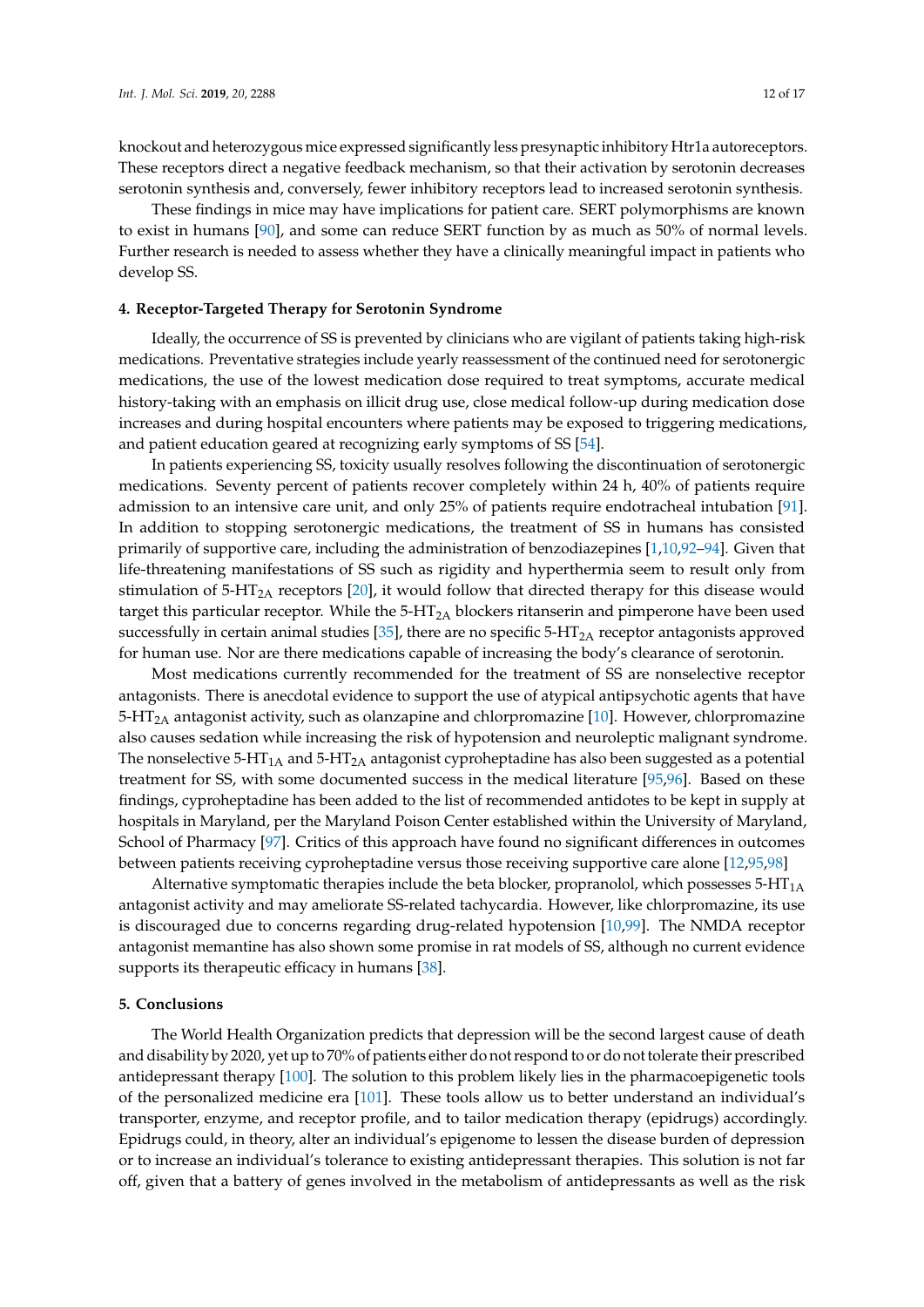of drug-related adverse reactions is already being compiled [\[100](#page-16-13)[,102\]](#page-16-15). Furthermore, the FDA has already approved several genetically prescreened drugs in the field of psychiatry [\[103\]](#page-16-16). The continuing development of these tools is likely to be our best defense to SS in the setting of a developing epidemic of major depressive disorder in which the most commonly prescribed medications are also the ones that are most likely to cause SS.

**Author Contributions:** Conceptualization, A.B.; Writing—Original Draft Preparation, A.B., J.F., K.K., and M.P.; Writing—Review and Editing, A.B., J.F., and K.K.; Visualization, A.B.; Supervision, A.B.

**Funding:** This research received no external funding.

**Acknowledgments:** Figures [1](#page-3-0) and [2](#page-6-0) were created by and used with permission of Devon Stuart, MA, CMI of Devon Medical Art (devonmedicalart@gmail.com) who holds the copyright. These images are not covered by the terms of the Creative Commons license of this publication. For permission to reuse these images, please contact the rights holder.

**Conflicts of Interest:** The authors declare no conflict of interest.

### **Abbreviations**

| $5-HT$           | 5-Hydroxytryptamine                         |
|------------------|---------------------------------------------|
| <b>CYP</b>       | Cytochromes p450                            |
| MAO-A            | Monoamine Oxidase Inhibitor subtype A       |
| MAO-B            | Monoamine Oxidase Inhibitor subtype B       |
| <b>MAOI</b>      | Monoamine Oxidase Inhibitor                 |
| <b>NMDA</b>      | N-methyl-D-aspartate                        |
| SS               | Serotonin Syndrome                          |
| <b>SSRI SNRI</b> | Serotonin Norepinephrine Reuptake Inhibitor |
| <b>TCA</b>       | Tricyclic Antidepressant                    |
|                  |                                             |

## **References**

- <span id="page-12-0"></span>1. Mason, P.J.; Morris, V.A.; Balcezak, T.J. Serotonin syndrome. Presentation of 2 cases and review of the literature. *Medicine* **2000**, *79*, 201–209. [\[CrossRef\]](http://dx.doi.org/10.1097/00005792-200007000-00001)
- <span id="page-12-8"></span><span id="page-12-1"></span>2. Mojtabai, R.; Olfson, M. National trends in long-term use of antidepressant medications: Results from the U.S. National health and nutrition examination survey. *J. Clin. Psychiatry* **2014**, *75*, 169–177. [\[PubMed\]](http://www.ncbi.nlm.nih.gov/pubmed/24345349)
- <span id="page-12-2"></span>3. Uddin, M.F.; Alweis, R.; Shah, S.R.; Lateef, N.; Shahnawaz, W.; Ochani, R.K.; Dharani, A.M.; Shah, S.A. Controversies in serotonin syndrome diagnosis and management: A review. *J. Clin. Diagn. Res.* **2017**, *11*, OE05–OE07. [\[CrossRef\]](http://dx.doi.org/10.7860/JCDR/2017/29473.10696)
- 4. Watson, W.A.; Litovitz, T.L.; Klein-Schwartz, W.; Rodgers, G.C., Jr.; Youniss, J.; Reid, N.; Rouse, W.G.; Rembert, R.S.; Borys, D. 2003 annual report of the american association of poison control centers toxic exposure surveillance system. *Am. J. Emerg. Med.* **2004**, *22*, 335–404. [\[CrossRef\]](http://dx.doi.org/10.1016/j.ajem.2004.06.001) [\[PubMed\]](http://www.ncbi.nlm.nih.gov/pubmed/15490384)
- 5. Watson, W.A.; Litovitz, T.L.; Rodgers, G.C., Jr.; Klein-Schwartz, W.; Reid, N.; Youniss, J.; Flanagan, A.; Wruk, K.M. 2004 annual report of the american association of poison control centers toxic exposure surveillance system. *Am. J. Emerg. Med.* **2005**, *23*, 589–666. [\[CrossRef\]](http://dx.doi.org/10.1016/j.ajem.2005.05.001)
- 6. Watson, W.A.; Litovitz, T.L.; Rodgers, G.C., Jr.; Klein-Schwartz, W.; Youniss, J.; Rose, S.R.; Borys, D.; May, M.E. 2002 annual report of the american association of poison control centers toxic exposure surveillance system. *Am. J. Emerg. Med.* **2003**, *21*, 353–421. [\[CrossRef\]](http://dx.doi.org/10.1016/S0735-6757(03)00088-3)
- <span id="page-12-3"></span>7. Lai, M.W.; Klein-Schwartz, W.; Rodgers, G.C.; Abrams, J.Y.; Haber, D.A.; Bronstein, A.C.; Wruk, K.M. 2005 annual report of the american association of poison control centers' national poisoning and exposure database. *Clin. Toxicol.* **2006**, *44*, 803–932. [\[CrossRef\]](http://dx.doi.org/10.1080/15563650600907165)
- <span id="page-12-4"></span>8. Sternbach, H. The serotonin syndrome. *Am. J. Psychiatry* **1991**, *148*, 705–713. [\[PubMed\]](http://www.ncbi.nlm.nih.gov/pubmed/2035713)
- <span id="page-12-5"></span>9. Martin, T.G. Serotonin syndrome. *Ann. Emerg. Med.* **1996**, *28*, 520–526. [\[CrossRef\]](http://dx.doi.org/10.1016/S0196-0644(96)70116-6)
- <span id="page-12-6"></span>10. Boyer, E.W.; Shannon, M. The serotonin syndrome. *New Engl. J. Med.* **2005**, *352*, 1112–1120. [\[CrossRef\]](http://dx.doi.org/10.1056/NEJMra041867)
- <span id="page-12-7"></span>11. Dunkley, E.J.; Isbister, G.K.; Sibbritt, D.; Dawson, A.H.; Whyte, I.M. The hunter serotonin toxicity criteria: Simple and accurate diagnostic decision rules for serotonin toxicity. *QJM* **2003**, *96*, 635–642. [\[CrossRef\]](http://dx.doi.org/10.1093/qjmed/hcg109) [\[PubMed\]](http://www.ncbi.nlm.nih.gov/pubmed/12925718)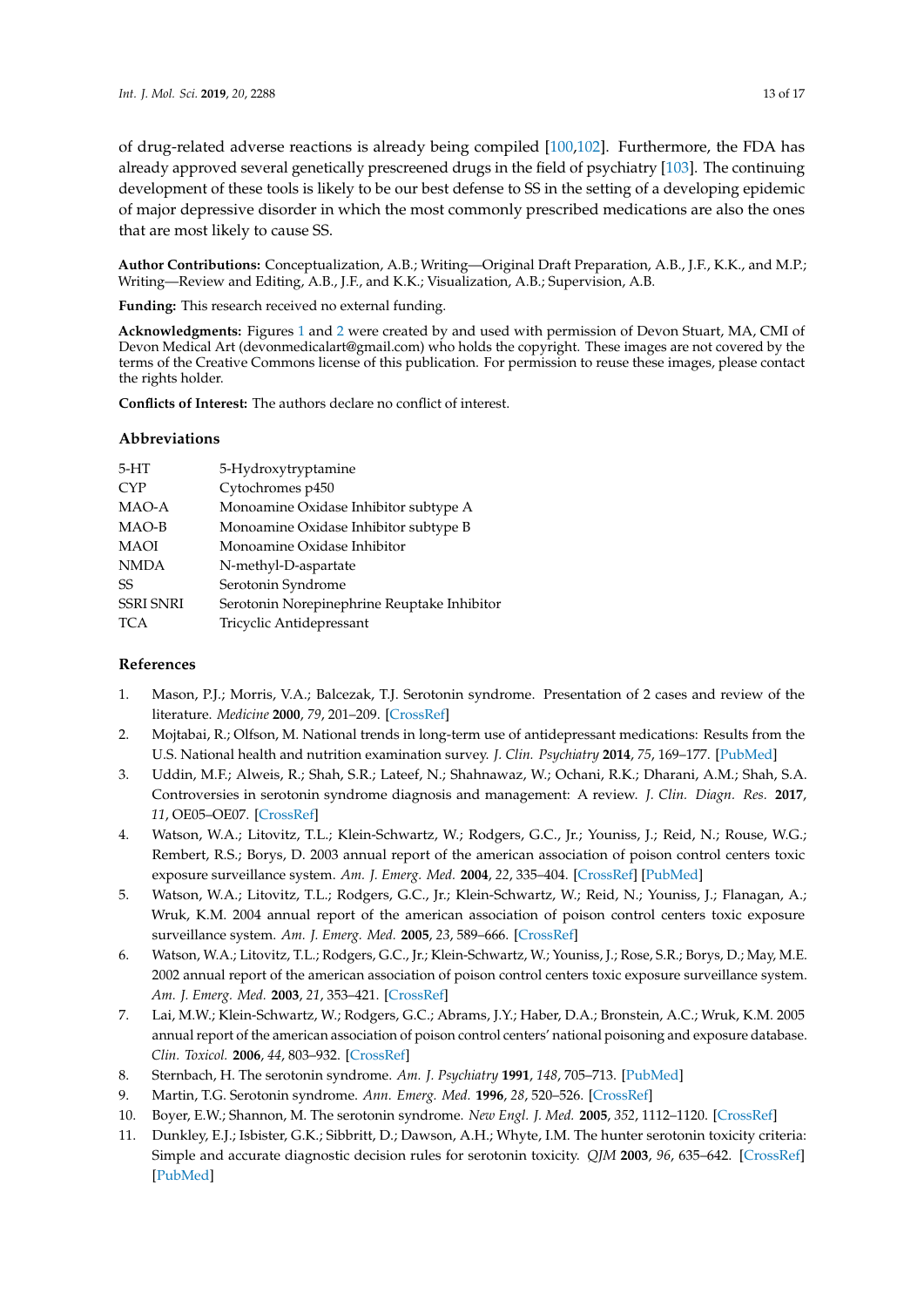- <span id="page-13-2"></span><span id="page-13-0"></span>12. Nguyen, C.T.; Xie, L.; Alley, S.; McCarron, R.M.; Baser, O.; Wang, Z. Epidemiology and economic burden of serotonin syndrome with concomitant use of serotonergic agents: A retrospective study utilizing two large us claims databases. *Prim. Care Companion CNS Disord.* **2019**, *19*. [\[CrossRef\]](http://dx.doi.org/10.4088/PCC.17m02200) [\[PubMed\]](http://www.ncbi.nlm.nih.gov/pubmed/29286588)
- <span id="page-13-1"></span>13. Mackay, F.J.; Dunn, N.R.; Mann, R.D. Antidepressants and the serotonin syndrome in general practice. *Br. J. Gen. Pr.* **1999**, *49*, 871–874.
- <span id="page-13-3"></span>14. Radomski, J.W.; Dursun, S.M.; Reveley, M.A.; Kutcher, S.P. An exploratory approach to the serotonin syndrome: An update of clinical phenomenology and revised diagnostic criteria. *Med. Hypotheses* **2000**, *55*, 218–224. [\[CrossRef\]](http://dx.doi.org/10.1054/mehy.2000.1047)
- <span id="page-13-4"></span>15. Isbister, G.K.; Buckley, N.A.; Whyte, I.M. Serotonin toxicity: A practical approach to diagnosis and treatment. *Med. J. Aust.* **2007**, *187*, 361–365.
- <span id="page-13-5"></span>16. Sellers, E.M. Alcohol, barbiturate and benzodiazepine withdrawal syndromes: Clinical management. *CMAJ* **1988**, *139*, 113–120. [\[PubMed\]](http://www.ncbi.nlm.nih.gov/pubmed/2898972)
- <span id="page-13-6"></span>17. Wilson, E.; Lader, M. A review of the management of antidepressant discontinuation symptoms. *Adv. Psychopharmacol.* **2015**, *5*, 357–368. [\[CrossRef\]](http://dx.doi.org/10.1177/2045125315612334) [\[PubMed\]](http://www.ncbi.nlm.nih.gov/pubmed/26834969)
- <span id="page-13-7"></span>18. Warner, C.H.; Bobo, W.; Warner, C.; Reid, S.; Rachal, J. Antidepressant discontinuation syndrome. *Am. Fam. Physician.* **2006**, *74*, 449–456.
- <span id="page-13-8"></span>19. Haddad, P. Newer antidepressants and the discontinuation syndrome. *J. Clin. Psychiatry* **1997**, *58*, 17–21. [\[PubMed\]](http://www.ncbi.nlm.nih.gov/pubmed/9219489)
- <span id="page-13-9"></span>20. Buckley, N.A.; Dawson, A.H.; Isbister, G.K. Serotonin syndrome. *BMJ* **2014**, *348*, g1626. [\[CrossRef\]](http://dx.doi.org/10.1136/bmj.g1626) [\[PubMed\]](http://www.ncbi.nlm.nih.gov/pubmed/24554467)
- <span id="page-13-10"></span>21. Mills, K.C. Serotonin syndrome. A clinical update. *Crit. Care Clin.* **1997**, *13*, 763–783. [\[CrossRef\]](http://dx.doi.org/10.1016/S0749-0704(05)70368-7)
- <span id="page-13-13"></span>22. Isbister, G.K.; Buckley, N.A. The pathophysiology of serotonin toxicity in animals and humans: Implications for diagnosis and treatment. *Clin. Neuropharmacol.* **2005**, *28*, 205–214. [\[CrossRef\]](http://dx.doi.org/10.1097/01.wnf.0000177642.89888.85) [\[PubMed\]](http://www.ncbi.nlm.nih.gov/pubmed/16239759)
- <span id="page-13-11"></span>23. Nisijima, K.; Yoshino, T.; Ishiguro, T. Risperidone counteracts lethality in an animal model of the serotonin syndrome. *Psychopharmacology* **2000**, *150*, 9–14. [\[CrossRef\]](http://dx.doi.org/10.1007/s002130000397) [\[PubMed\]](http://www.ncbi.nlm.nih.gov/pubmed/10867971)
- <span id="page-13-12"></span>24. Haberzettl, R.; Bert, B.; Fink, H.; Fox, M.A. Animal models of the serotonin syndrome: A systematic review. *Behav. Brain Res.* **2013**, *256*, 328–345. [\[CrossRef\]](http://dx.doi.org/10.1016/j.bbr.2013.08.045)
- <span id="page-13-14"></span>25. Kalueff, A.V.; Fox, M.A.; Gallagher, P.S.; Murphy, D.L. Hypolocomotion, anxiety and serotonin syndrome-like behavior contribute to the complex phenotype of serotonin transporter knockout mice. *Genes. Brain Behav.* **2007**, *6*, 389–400. [\[CrossRef\]](http://dx.doi.org/10.1111/j.1601-183X.2006.00270.x)
- <span id="page-13-15"></span>26. Ener, R.A.; Meglathery, S.B.; Van Decker, W.A.; Gallagher, R.M. Serotonin syndrome and other serotonergic disorders. *Pain Med.* **2003**, *4*, 63–74. [\[CrossRef\]](http://dx.doi.org/10.1046/j.1526-4637.2003.03005.x)
- <span id="page-13-16"></span>27. Darmani, N.A.; Ahmad, B. Long-term sequential determination of behavioral ontogeny of 5-ht1a and 5-ht2 receptor functions in the rat. *J. Pharm. Exp.* **1999**, *288*, 247–253.
- <span id="page-13-20"></span>28. Goodwin, G.M.; Green, A.R. A behavioural and biochemical study in mice and rats of putative selective agonists and antagonists for 5-ht1 and 5-ht2 receptors. *Br. J. Pharm.* **1985**, *84*, 743–753. [\[CrossRef\]](http://dx.doi.org/10.1111/j.1476-5381.1985.tb16157.x)
- 29. Forster, E.A.; Cliffe, I.A.; Bill, D.J.; Dover, G.M.; Jones, D.; Reilly, Y.; Fletcher, A. A pharmacological profile of the selective silent 5-ht1a receptor antagonist, way-100635. *Eur. J. Pharm.* **1995**, *281*, 81–88. [\[CrossRef\]](http://dx.doi.org/10.1016/0014-2999(95)00234-C)
- 30. Smith, L.M.; Peroutka, S.J. Differential effects of 5-hydroxytryptamine1a selective drugs on the 5-ht behavioral syndrome. *Pharm. Biochem. Behav.* **1986**, *24*, 1513–1519. [\[CrossRef\]](http://dx.doi.org/10.1016/0091-3057(86)90477-6)
- <span id="page-13-17"></span>31. Tricklebank, M.D.; Forler, C.; Fozard, J.R. The involvement of subtypes of the 5-ht1 receptor and of catecholaminergic systems in the behavioural response to 8-hydroxy-2-(di-n-propylamino)tetralin in the rat. *Eur J. Pharm.* **1984**, *106*, 271–282. [\[CrossRef\]](http://dx.doi.org/10.1016/0014-2999(84)90714-3)
- <span id="page-13-18"></span>32. Mazzola-Pomietto, P.; Aulakh, C.; Wozniak, K.; Hill, J.; Murphy, D. Evidence that 1-(2,5-dimethoxy-4 iodophenyl)-2-aminopropane (doi)-induced hyperthermia in rats is mediated by stimulation of 5-ht2a receptors | springerlink. *Psychopharmacology* **2019**, *117*, 193–199. [\[CrossRef\]](http://dx.doi.org/10.1007/BF02245187)
- <span id="page-13-19"></span>33. Nisijima, K.; Shioda, K.; Yoshino, T.; Takano, K.; Kato, S. Diazepam and chlormethiazole attenuate the development of hyperthermia in an animal model of the serotonin syndrome. *Neurochem. Int.* **2003**, *43*, 155–164. [\[CrossRef\]](http://dx.doi.org/10.1016/S0197-0186(02)00213-9)
- <span id="page-13-21"></span>34. Gudelsky, G.A.; Koenig, J.I.; Meltzer, H.Y. Thermoregulatory responses to serotonin (5-ht) receptor stimulation in the rat. Evidence for opposing roles of 5-ht2 and 5-ht1a receptors. *Neuropharmacology* **1986**, *25*, 1307–1313.
- <span id="page-13-22"></span>35. Nisijima, K.; Yoshino, T.; Yui, K.; Katoh, S. Potent serotonin (5-ht)(2a) receptor antagonists completely prevent the development of hyperthermia in an animal model of the 5-ht syndrome. *Brain Res.* **2001**, *890*, 23–31. [\[CrossRef\]](http://dx.doi.org/10.1016/S0006-8993(00)03020-1)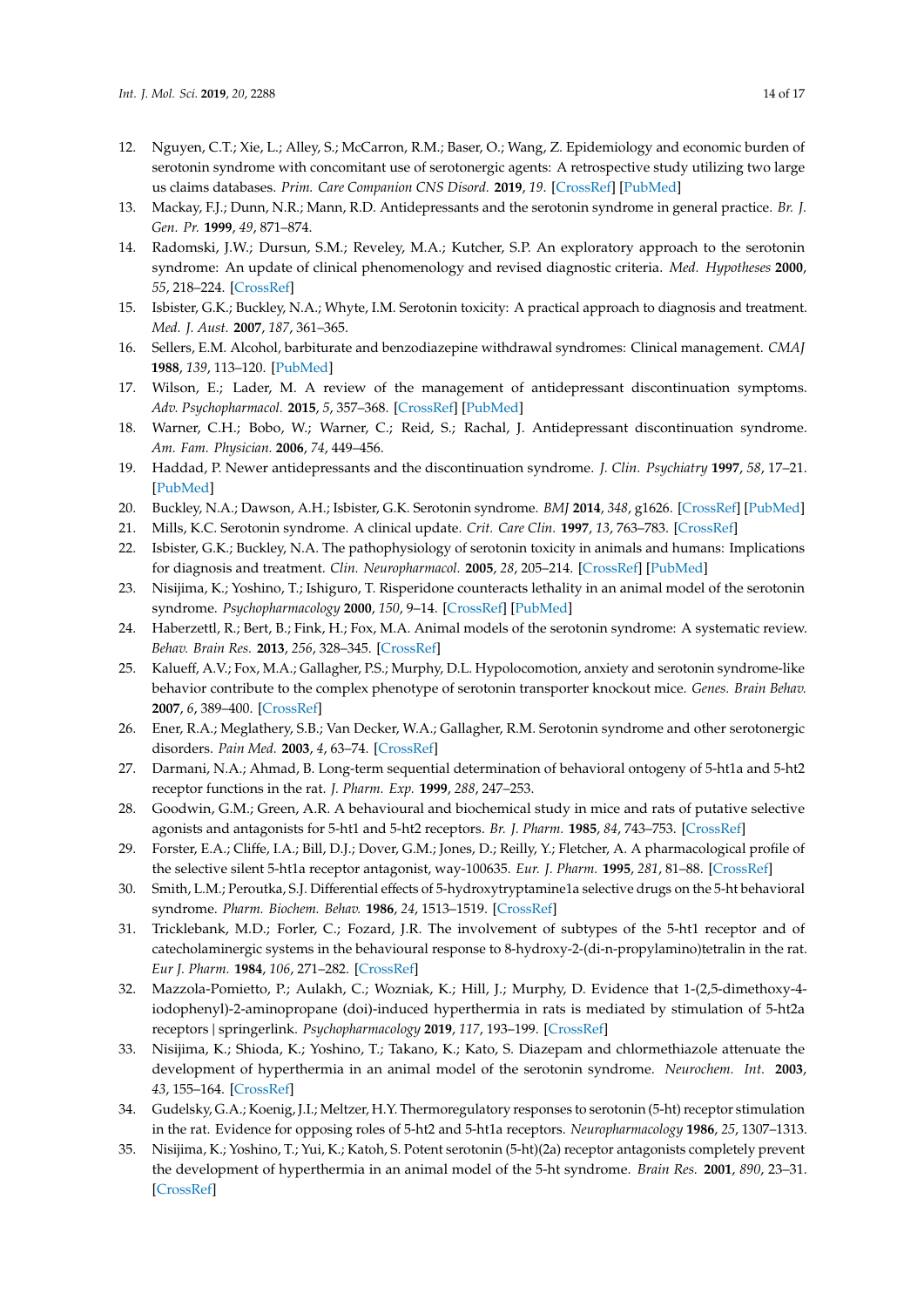- <span id="page-14-0"></span>36. Shioda, K.; Nisijima, K.; Yoshino, T.; Kato, S. Extracellular serotonin, dopamine and glutamate levels are elevated in the hypothalamus in a serotonin syndrome animal model induced by tranylcypromine and fluoxetine. *Prog. Neuropsychopharmacol. Biol. Psychiatry* **2004**, *28*, 633–640. [\[CrossRef\]](http://dx.doi.org/10.1016/j.pnpbp.2004.01.013)
- <span id="page-14-1"></span>37. Gobert, A.; Millan, M.J. Serotonin (5-ht)2a receptor activation enhances dialysate levels of dopamine and noradrenaline, but not 5-ht, in the frontal cortex of freely-moving rats. *Neuropharmacology* **1999**, *38*, 315–317. [\[CrossRef\]](http://dx.doi.org/10.1016/S0028-3908(98)00188-9)
- <span id="page-14-2"></span>38. Nisijima, K.; Shioda, K.; Yoshino, T.; Takano, K.; Kato, S. Memantine, an nmda antagonist, prevents the development of hyperthermia in an animal model for serotonin syndrome. *Pharmacopsychiatry* **2004**, *37*, 57–62.
- <span id="page-14-3"></span>39. Dvir, Y.; Smallwood, P. Serotonin syndrome: A complex but easily avoidable condition. *Gen. Hosp. Psychiatry* **2008**, *30*, 284–287. [\[CrossRef\]](http://dx.doi.org/10.1016/j.genhosppsych.2007.09.007) [\[PubMed\]](http://www.ncbi.nlm.nih.gov/pubmed/18433663)
- <span id="page-14-4"></span>40. Frazer, A.; Hensler, J. *Basic neurochemistry: Molecular, Cellular and Medical Aspects*, 6th ed.; Lippincott-Raven: Philadelphia, PA, USA, 1999.
- <span id="page-14-5"></span>41. Fernstrom, J.D. Effects and side effects associated with the non-nutritional use of tryptophan by humans. *J. Nutr.* **2012**, *142*, 2236S–2244S. [\[CrossRef\]](http://dx.doi.org/10.3945/jn.111.157065)
- <span id="page-14-6"></span>42. Fidalgo, S.; Ivanov, D.K.; Wood, S.H. Serotonin: From top to bottom. *Biogerontology* **2013**, *14*, 21–45. [\[CrossRef\]](http://dx.doi.org/10.1007/s10522-012-9406-3)
- <span id="page-14-7"></span>43. Pithadia, A.B.; Jain, S.M. 5-hydroxytryptamine receptor subtypes and their modulators with therapeutic potentials. *J. Clin. Med. Res.* **2009**, *1*, 72–80. [\[CrossRef\]](http://dx.doi.org/10.4021/jocmr2009.05.1237)
- <span id="page-14-8"></span>44. Hensler, J.G. *Basic Neurochemistry: Principles of Molecular, Cellular, and Medical Neurobiology*, 8th ed.; Academic Press (Elsevier): Waltham, MA, USA, 2012; Volume 15.
- <span id="page-14-9"></span>45. Remick, R.A.; Froese, C. Monoamine oxidase inhibitors: Clinical review. *Can. Fam. Physician.* **1990**, *36*, 1151–1155.
- <span id="page-14-10"></span>46. Youdim, M.B.; Edmondson, D.; Tipton, K.F. The therapeutic potential of monoamine oxidase inhibitors. *Nat. Rev. Neurosci.* **2006**, *7*, 295. [\[CrossRef\]](http://dx.doi.org/10.1038/nrn1883) [\[PubMed\]](http://www.ncbi.nlm.nih.gov/pubmed/16552415)
- <span id="page-14-11"></span>47. Asch, D.A.; Parker, R.M. The libby zion case. *N. Engl. J. Med.* **1988**, *318*, 771–775. [\[CrossRef\]](http://dx.doi.org/10.1056/NEJM198803243181209)
- 48. Isbister, G.K.; Bowe, S.J.; Dawson, A.; Whyte, I.M. Relative toxicity of selective serotonin reuptake inhibitors (ssris) in overdose. *J. Toxicol. Clin. Toxicol.* **2004**, *42*, 277–285. [\[CrossRef\]](http://dx.doi.org/10.1081/CLT-120037428) [\[PubMed\]](http://www.ncbi.nlm.nih.gov/pubmed/15362595)
- 49. Parrott, A.C. Recreational ecstasy/mdma, the serotonin syndrome, and serotonergic neurotoxicity. *Pharm. Biochem. Behav.* **2002**, *71*, 837–844. [\[CrossRef\]](http://dx.doi.org/10.1016/S0091-3057(01)00711-0)
- 50. Demirkiran, M.; Jankovic, J.; Dean, J.M. Ecstasy intoxication: An overlap between serotonin syndrome and neuroleptic malignant syndrome. *Clin. Neuropharmacol.* **1996**, *19*, 157–164. [\[CrossRef\]](http://dx.doi.org/10.1097/00002826-199619020-00004) [\[PubMed\]](http://www.ncbi.nlm.nih.gov/pubmed/8777769)
- <span id="page-14-13"></span><span id="page-14-12"></span>51. Gillman, P.K. Ecstasy, serotonin syndrome and the treatment of hyperpyrexia. *Med. J. Aust.* **1997**, *167*, 109–111.
- 52. Sun-Edelstein, C.; Tepper, S.J.; Shapiro, R.E. Drug-induced serotonin syndrome: A review. *Expert Opin. Drug Saf.* **2008**, *7*, 587–596. [\[CrossRef\]](http://dx.doi.org/10.1517/14740338.7.5.587) [\[PubMed\]](http://www.ncbi.nlm.nih.gov/pubmed/18759711)
- <span id="page-14-14"></span>53. Cooper, J.; Newby, D.; Whyte, I.; Carter, G.; Jones, A.; Isbister, G. Serotonin toxicity from antidepressant overdose and its association with the t102c polymorphism of the 5-ht2a receptor. *Pharm. J.* **2014**, *14*, 390–394. [\[CrossRef\]](http://dx.doi.org/10.1038/tpj.2013.47) [\[PubMed\]](http://www.ncbi.nlm.nih.gov/pubmed/24394202)
- <span id="page-14-15"></span>54. Foong, A.L.; Grindrod, K.A.; Patel, T.; Kellar, J. Demystifying serotonin syndrome (or serotonin toxicity). *Can. Fam. Physician.* **2018**, *64*, 720–727.
- <span id="page-14-16"></span>55. *Report of the Psychiatric Drug Safety Expert Advisory Panel*; TG Administration (Ed.) Department of Health Australian Government: Woden, ACT, Australia, 2009.
- <span id="page-14-17"></span>56. Baldo, B.A. Opioid analgesic drugs and serotonin toxicity (syndrome): Mechanisms, animal models, and links to clinical effects. *Arch. Toxicol.* **2018**, *92*, 2457–2473. [\[CrossRef\]](http://dx.doi.org/10.1007/s00204-018-2244-6)
- <span id="page-14-19"></span><span id="page-14-18"></span>57. Volpi-Abadie, J.; Kaye, A.M.; Kaye, A.D. Serotonin syndrome. *Ochsner. J.* **2013**, *13*, 533–540.
- 58. Bijl, D. The serotonin syndrome. *Neth. J. Med.* **2004**, *62*, 309–313.
- <span id="page-14-20"></span>59. Rastogi, R.; Swarm, R.A.; Patel, T.A. Case scenario: Opioid association with serotonin syndrome: Implications to the practitioners. *Anesthesiology* **2011**, *115*, 1291–1298. [\[CrossRef\]](http://dx.doi.org/10.1097/ALN.0b013e31823940c0)
- <span id="page-14-21"></span>60. Guengerich, F.P. Cytochrome p450 and chemical toxicology. *Chem. Res. Toxicol.* **2008**, *21*, 70–83. [\[CrossRef\]](http://dx.doi.org/10.1021/tx700079z)
- <span id="page-14-22"></span>61. Lee, J.; Franz, L.; Goforth, H.W. Serotonin syndrome in a chronic-pain patient receiving concurrent methadone, ciprofloxacin, and venlafaxine. *Psychosomatics* **2009**, *50*, 638–639. [\[CrossRef\]](http://dx.doi.org/10.1016/S0033-3182(09)70868-0)
- <span id="page-14-23"></span>62. Levin, T.T.; Cortes-Ladino, A.; Weiss, M.; Palomba, M.L. Life-threatening serotonin toxicity due to a citalopram-fluconazole drug interaction: Case reports and discussion. *Gen. Hosp. Psychiatry* **2008**, *30*, 372–377. [\[CrossRef\]](http://dx.doi.org/10.1016/j.genhosppsych.2008.03.008)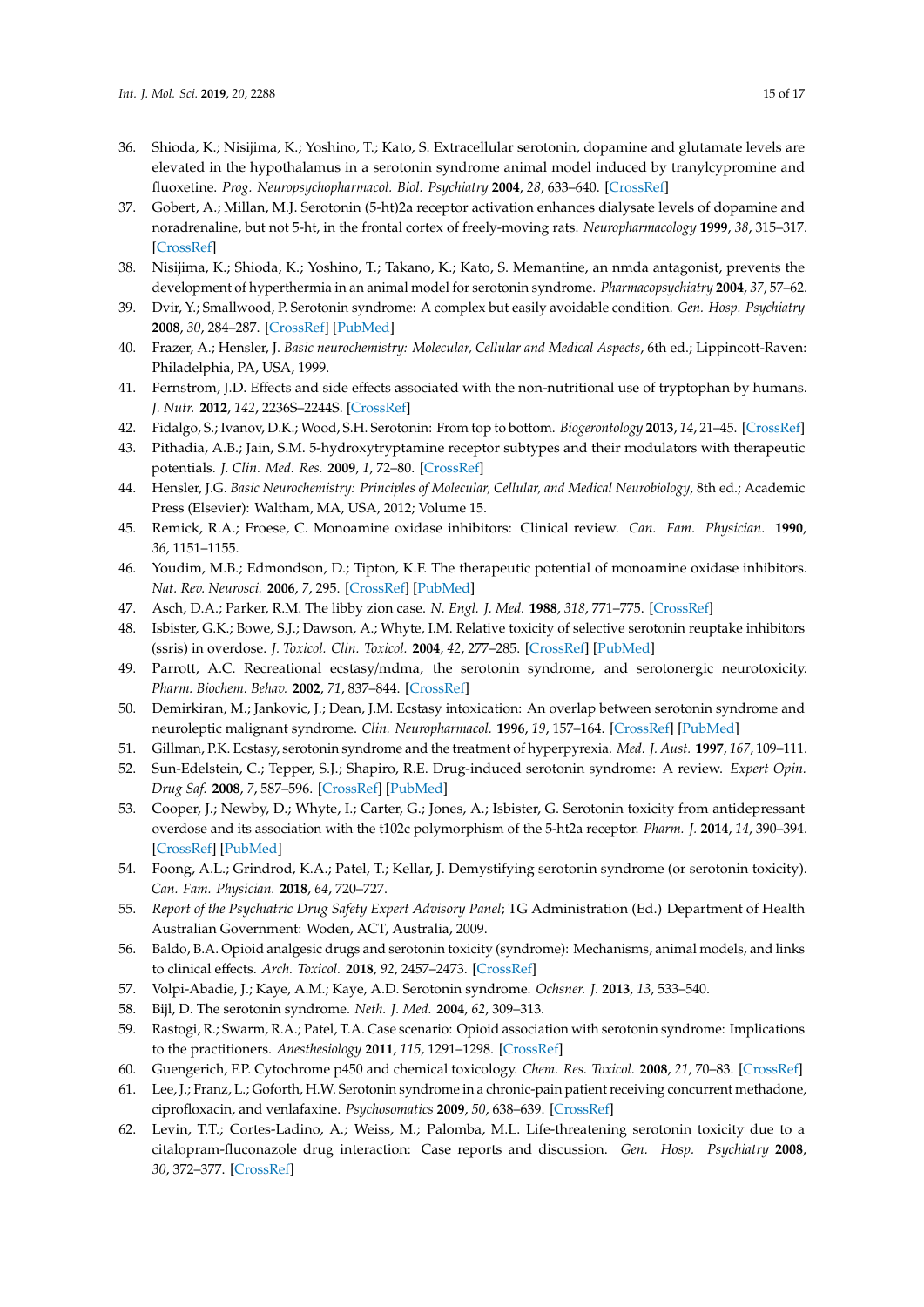- <span id="page-15-0"></span>63. Mitchell, P.B. Drug interactions of clinical significance with selective serotonin reuptake inhibitors. *Drug Saf.* **1997**, *17*, 390–406. [\[CrossRef\]](http://dx.doi.org/10.2165/00002018-199717060-00005)
- <span id="page-15-1"></span>64. Steinkellner, T.; Montgomery, T.R.; Hofmaier, T.; Kudlacek, O.; Yang, J.W.; Rickhag, M.; Jung, G.; Lubec, G.; Gether, U.; Freissmuth, M.; et al. Amphetamine action at the cocaine- and antidepressant-sensitive serotonin transporter is modulated by alphacamkii. *J. Neurosci.* **2015**, *35*, 8258–8271. [\[CrossRef\]](http://dx.doi.org/10.1523/JNEUROSCI.4034-14.2015) [\[PubMed\]](http://www.ncbi.nlm.nih.gov/pubmed/26019340)
- 65. Zolkowska, D.; Rothman, R.B.; Baumann, M.H. Amphetamine analogs increase plasma serotonin: Implications for cardiac and pulmonary disease. *J. Pharm. Exp.* **2006**, *318*, 604–610. [\[CrossRef\]](http://dx.doi.org/10.1124/jpet.106.101618)
- <span id="page-15-2"></span>66. Sandtner, W.; Schmid, D.; Schicker, K.; Gerstbrein, K.; Koenig, X.; Mayer, F.P.; Boehm, S.; Freissmuth, M.; Sitte, H.H. A quantitative model of amphetamine action on the 5-ht transporter. *Br. J. Pharm.* **2014**, *171*, 1007–1018. [\[CrossRef\]](http://dx.doi.org/10.1111/bph.12520)
- <span id="page-15-3"></span>67. Duthie, D.J.; Nimmo, W.S. Adverse effects of opioid analgesic drugs. *Br. J. Anaesth.* **1987**, *59*, 61–77. [\[CrossRef\]](http://dx.doi.org/10.1093/bja/59.1.61)
- <span id="page-15-4"></span>68. Tao, R.; Auerbach, S.B. Opioid receptor subtypes differentially modulate serotonin efflux in the rat central nervous system. *J. Pharm. Exp.* **2002**, *303*, 549–556. [\[CrossRef\]](http://dx.doi.org/10.1124/jpet.102.037861)
- <span id="page-15-5"></span>69. Haigler, H.J. Morphine: Effects on serotonergic neurons and neurons in areas with a serotonergic input. *Eur. J. Pharm.* **1978**, *51*, 361–376. [\[CrossRef\]](http://dx.doi.org/10.1016/0014-2999(78)90428-4)
- <span id="page-15-6"></span>70. Tao, R.; Auerbach, S.B. Gabaergic and glutamatergic afferents in the dorsal raphe nucleus mediate morphine-induced increases in serotonin efflux in the rat central nervous system. *J. Pharm. Exp.* **2002**, *303*, 704–710. [\[CrossRef\]](http://dx.doi.org/10.1124/jpet.102.038133) [\[PubMed\]](http://www.ncbi.nlm.nih.gov/pubmed/12388654)
- <span id="page-15-7"></span>71. Iacobucci, G. Nhs prescribed record number of antidepressants last year. *BMJ* **2019**, *364*, l1508. [\[CrossRef\]](http://dx.doi.org/10.1136/bmj.l1508) [\[PubMed\]](http://www.ncbi.nlm.nih.gov/pubmed/30926584)
- <span id="page-15-8"></span>72. Fda Warns about Several Safety Issues with Opioid Pain Medicines; Requires Label Changes. Available online: https://www.fda.gov/drugs/drug-safety-and-availability/[fda-drug-safety-communication](https://www.fda.gov/drugs/drug-safety-and-availability/fda-drug-safety-communication-fda-warns-about-several-safety-issues-opioid-pain-medicines-requires website)[fda-warns-about-several-safety-issues-opioid-pain-medicines-requireswebsite](https://www.fda.gov/drugs/drug-safety-and-availability/fda-drug-safety-communication-fda-warns-about-several-safety-issues-opioid-pain-medicines-requires website) (accessed on 27 April 2019).
- <span id="page-15-9"></span>73. Gillman, P.K. Monoamine oxidase inhibitors, opioid analgesics and serotonin toxicity. *Br. J. Anaesth.* **2005**, *95*, 434–441. [\[CrossRef\]](http://dx.doi.org/10.1093/bja/aei210)
- <span id="page-15-10"></span>74. Abadie, D.; Rousseau, V.; Logerot, S.; Cottin, J.; Montastruc, J.L.; Montastruc, F. Serotonin syndrome: Analysis of cases registered in the french pharmacovigilance database. *J. Clin. Psychopharmacol.* **2015**, *35*, 382–388. [\[CrossRef\]](http://dx.doi.org/10.1097/JCP.0000000000000344)
- <span id="page-15-11"></span>75. Gillman, P.K. Extracting value from case reports: Lessons from serotonin toxicity. *Anaesthesia* **2006**, *61*, 419–422. [\[CrossRef\]](http://dx.doi.org/10.1111/j.1365-2044.2006.04588.x) [\[PubMed\]](http://www.ncbi.nlm.nih.gov/pubmed/16674612)
- <span id="page-15-12"></span>76. Riblet, L.A.; Eison, A.S.; Eison, M.S.; Taylor, D.P.; Temple, D.L.; van der Maelen, C.P. Neuropharmacology of buspirone. *Psychopathology* **1984**, *17*, 69–78. [\[CrossRef\]](http://dx.doi.org/10.1159/000284133)
- <span id="page-15-13"></span>77. Peroutka, S.J.; Snyder, S.H. Multiple serotonin receptors: Differential binding of [3h]5-hydroxytryptamine, [3h]lysergic acid diethylamide and [3h]spiroperidol. *Mol. Pharm.* **1979**, *16*, 687–699.
- <span id="page-15-14"></span>78. Goodwin, G.M.; De Souza, R.J.; Wood, A.J.; Green, A.R. The enhancement by lithium of the 5-ht1a mediated serotonin syndrome produced by 8-oh-dpat in the rat: Evidence for a post-synaptic mechanism. *Psychopharmacology* **1986**, *90*, 488–493. [\[CrossRef\]](http://dx.doi.org/10.1007/BF00174066)
- <span id="page-15-15"></span>79. Ohman, R.; Spigset, O. Serotonin syndrome induced by fluvoxamine-lithium interaction. *Pharmacopsychiatry* **1993**, *26*, 263–264. [\[CrossRef\]](http://dx.doi.org/10.1055/s-2007-1014367)
- <span id="page-15-16"></span>80. Muly, E.C.; McDonald, W.; Steffens, D.; Book, S. Serotonin syndrome produced by a combination of fluoxetine and lithium. *Am. J. Psychiatry* **1993**, *150*, 1565.
- <span id="page-15-17"></span>81. Norton, N.; Owen, M.J. Htr2a: Association and expression studies in neuropsychiatric genetics. *Ann. Med.* **2005**, *37*, 121–129. [\[CrossRef\]](http://dx.doi.org/10.1080/07853890510037347)
- <span id="page-15-18"></span>82. Murphy, G.M., Jr.; Kremer, C.; Rodrigues, H.E.; Schatzberg, A.F. Pharmacogenetics of antidepressant medication intolerance. *Am. J. Psychiatry* **2003**, *160*, 1830–1835. [\[CrossRef\]](http://dx.doi.org/10.1176/appi.ajp.160.10.1830) [\[PubMed\]](http://www.ncbi.nlm.nih.gov/pubmed/14514498)
- <span id="page-15-19"></span>83. Kasper, S.; Praschak-Rieder, N.; Tauscher, J.; Wolf, R. A risk-benefit assessment of mirtazapine in the treatment of depression. *Drug Saf.* **1997**, *17*, 251–264. [\[CrossRef\]](http://dx.doi.org/10.2165/00002018-199717040-00005)
- <span id="page-15-20"></span>84. Anttila, S.A.; Leinonen, E.V. A review of the pharmacological and clinical profile of mirtazapine. *CNS Drug Rev.* **2001**, *7*, 249–264. [\[CrossRef\]](http://dx.doi.org/10.1111/j.1527-3458.2001.tb00198.x)
- <span id="page-15-21"></span>85. Lattanzi, L.; Danesi, R.; Lastella, M.; Mungai, F.; Di Paolo, A.; Tuccori, M.; Cassano, G.; Del Tacca, M. Serotonin syndrome and the t102 to c polymorphism of the 5-ht2a receptor: A case report. *Bipolar. Disord.* **2008**, *10*, 655–656. [\[CrossRef\]](http://dx.doi.org/10.1111/j.1399-5618.2008.00598.x) [\[PubMed\]](http://www.ncbi.nlm.nih.gov/pubmed/18657250)